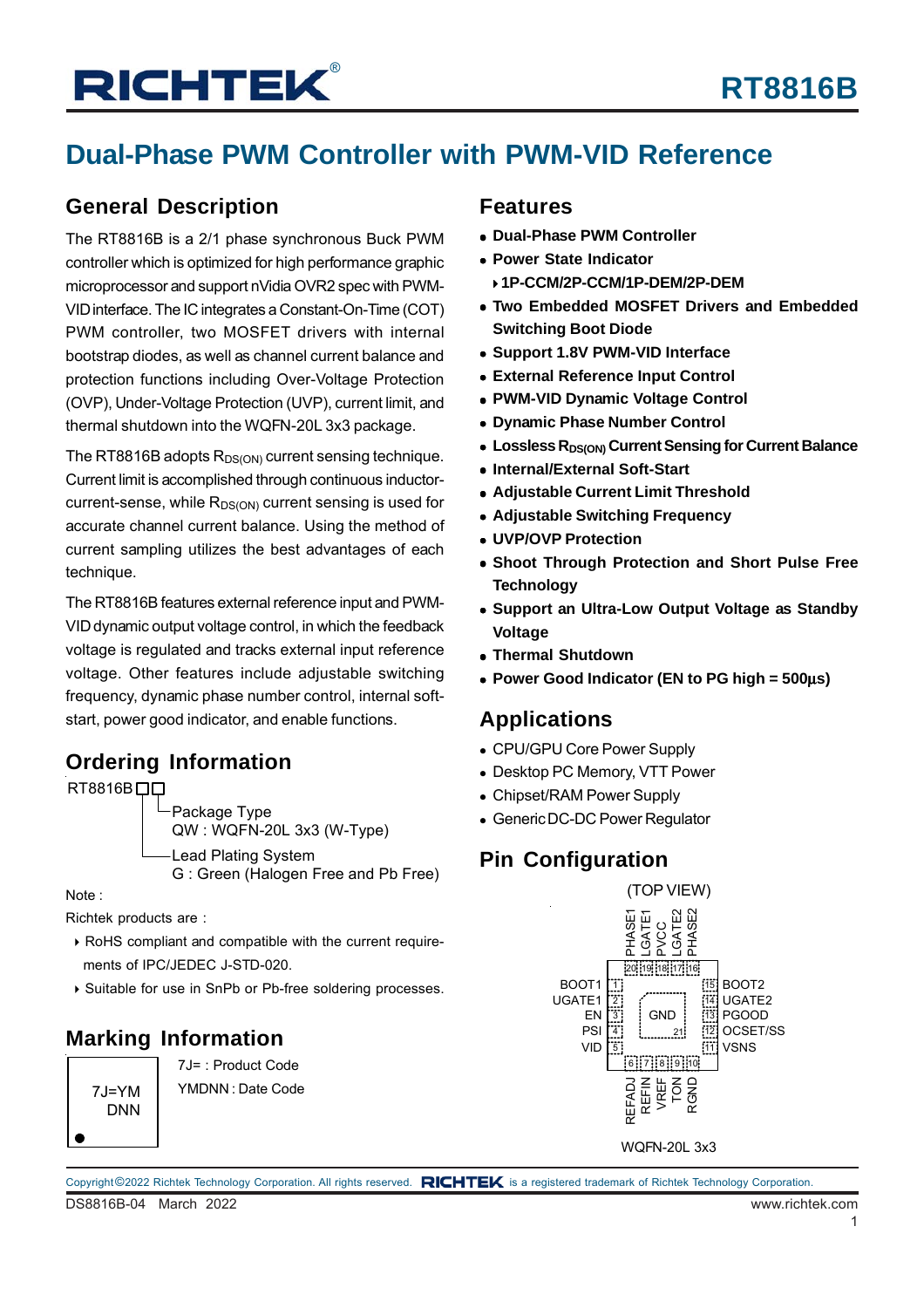

## **Functional Pin Description**

| Pin No.             | <b>Pin Name</b>   | <b>Pin Function</b>                                                                                                                                                                                                                                                                                                                                                               |  |  |
|---------------------|-------------------|-----------------------------------------------------------------------------------------------------------------------------------------------------------------------------------------------------------------------------------------------------------------------------------------------------------------------------------------------------------------------------------|--|--|
| 1                   | BOOT1             | Bootstrap supply for PWM1. This pin powers the high-side MOSFET driver.                                                                                                                                                                                                                                                                                                           |  |  |
| $\overline{2}$      | UGATE1            | High-side gate driver of PWM1. This pin provides the gate drive for the converter's<br>high-side MOSFET. Connect this pin to the gate of high-side MOSFET.                                                                                                                                                                                                                        |  |  |
| 3                   | EN                | Enable control input. Active high input. When PVCC POR, the input voltage must<br>not be over PVCC.                                                                                                                                                                                                                                                                               |  |  |
| 4                   | PSI               | Power saving interface. When the voltage is pulled below 0.4V, the device<br>operates into 1 phase DEM. When the voltage is between 0.7V to 0.88V, the<br>device operates into 1 phase forced CCM. When the voltage is between 1.08V to<br>1.35V, the device operates into 2 phase DEM. When the voltage is between 1.6V<br>to 5.5V, the device operates into 2 phase forced CCM. |  |  |
| 5                   | <b>VID</b>        | Programming output voltage control input. Refer to PWM-VID Dynamic Voltage<br>Control.                                                                                                                                                                                                                                                                                            |  |  |
| 6                   | <b>REFADJ</b>     | Reference adjustment output. Refer to PWM-VID Dynamic Voltage Control.                                                                                                                                                                                                                                                                                                            |  |  |
| 7                   | <b>REFIN</b>      | External reference input.                                                                                                                                                                                                                                                                                                                                                         |  |  |
| 8                   | <b>VREF</b>       | Reference voltage output. This is a high precision voltage reference (2V) from the<br>VREF pin to RGND pin.                                                                                                                                                                                                                                                                       |  |  |
| 9                   | <b>TON</b>        | On-time/switching frequency adjustment input. Connecting a 100pF ceramic<br>capacitor between C <sub>TON</sub> and ground is optional for noise immunity enhancement.                                                                                                                                                                                                             |  |  |
| 10                  | <b>RGND</b>       | Negative remote sense input. Connect this pin to the ground of output load.                                                                                                                                                                                                                                                                                                       |  |  |
| 11                  | <b>VSNS</b>       | Positive remote sense input. Connect this pin to the positive terminal of output<br>load.                                                                                                                                                                                                                                                                                         |  |  |
| 12                  | OCSET/SS          | Current limit setting. Connect a resistor from OCSET/SS to GND to set the current<br>limit threshold. The external soft start time also can be set through by connecting a<br>capacitor from OCSET/SS pin to GND.                                                                                                                                                                 |  |  |
| 13                  | <b>PGOOD</b>      | Power good indicator output. Active high open-drain output.                                                                                                                                                                                                                                                                                                                       |  |  |
| 14                  | UGATE2            | High-side gate driver of PWM2. This pin provides the gate drive for the converter's<br>high-side MOSFET. Connect this pin to the gate of high-side MOSFET.                                                                                                                                                                                                                        |  |  |
| 15                  | BOOT <sub>2</sub> | Bootstrap supply for PWM2. This pin powers the high-side MOSFET driver.                                                                                                                                                                                                                                                                                                           |  |  |
| 16                  | PHASE2            | Switch node for PWM2. This pin is return node of the high-side driver of PWM 2.<br>Connect this pin to the source of high-side MOSFET together with the drain of<br>low-side MOSFET and the inductor.                                                                                                                                                                             |  |  |
| 17                  | LGATE2            | Low-side gate driver of PWM2. This pin provides the gate drive for the converter's<br>low-side MOSFET. Connect this pin to the gate of low-side MOSFET.                                                                                                                                                                                                                           |  |  |
| 18                  | <b>PVCC</b>       | Supply voltage input. Connect this pin to a 5V bias supply. Place a high quality<br>bypass capacitor from this pin to GND.                                                                                                                                                                                                                                                        |  |  |
| 19                  | LGATE1            | Low-side gate driver of PWM1. This pin provides the gate drive for the converter's<br>low-side MOSFET. Connect this pin to the gate of low-side MOSFET.                                                                                                                                                                                                                           |  |  |
| 20                  | PHASE1            | Switch node for PWM1. This pin is return node of the high-side driver of PWM 1.<br>Connect this pin to the Source of high-side MOSFET together with the drain of<br>low-side MOSFET and the inductor.                                                                                                                                                                             |  |  |
| 21<br>(Exposed Pad) | <b>GND</b>        | Ground. The Exposed pad should be soldered to a large PCB and connected to<br>GND for maximum thermal dissipation.                                                                                                                                                                                                                                                                |  |  |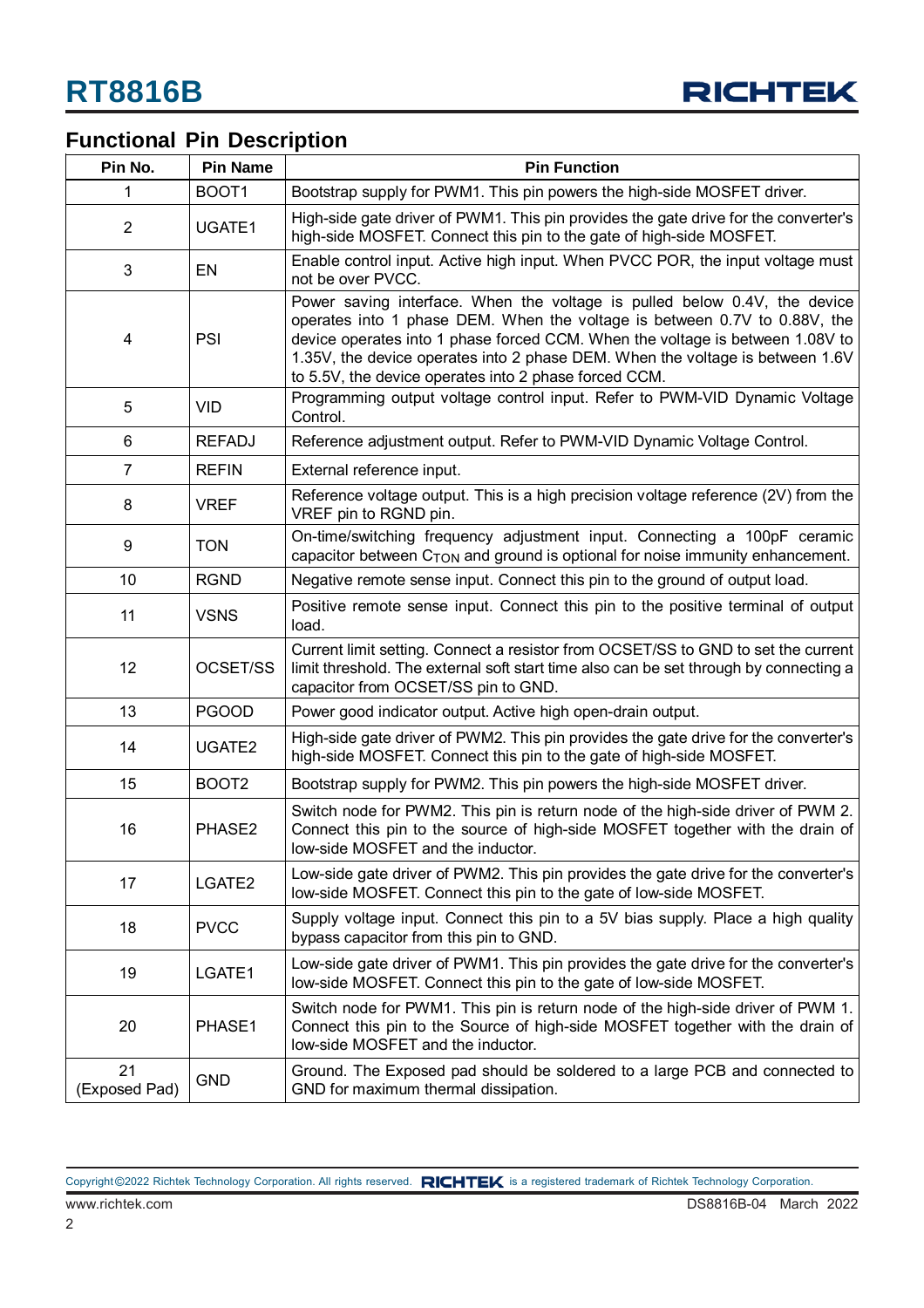### **Functional Block Diagram**

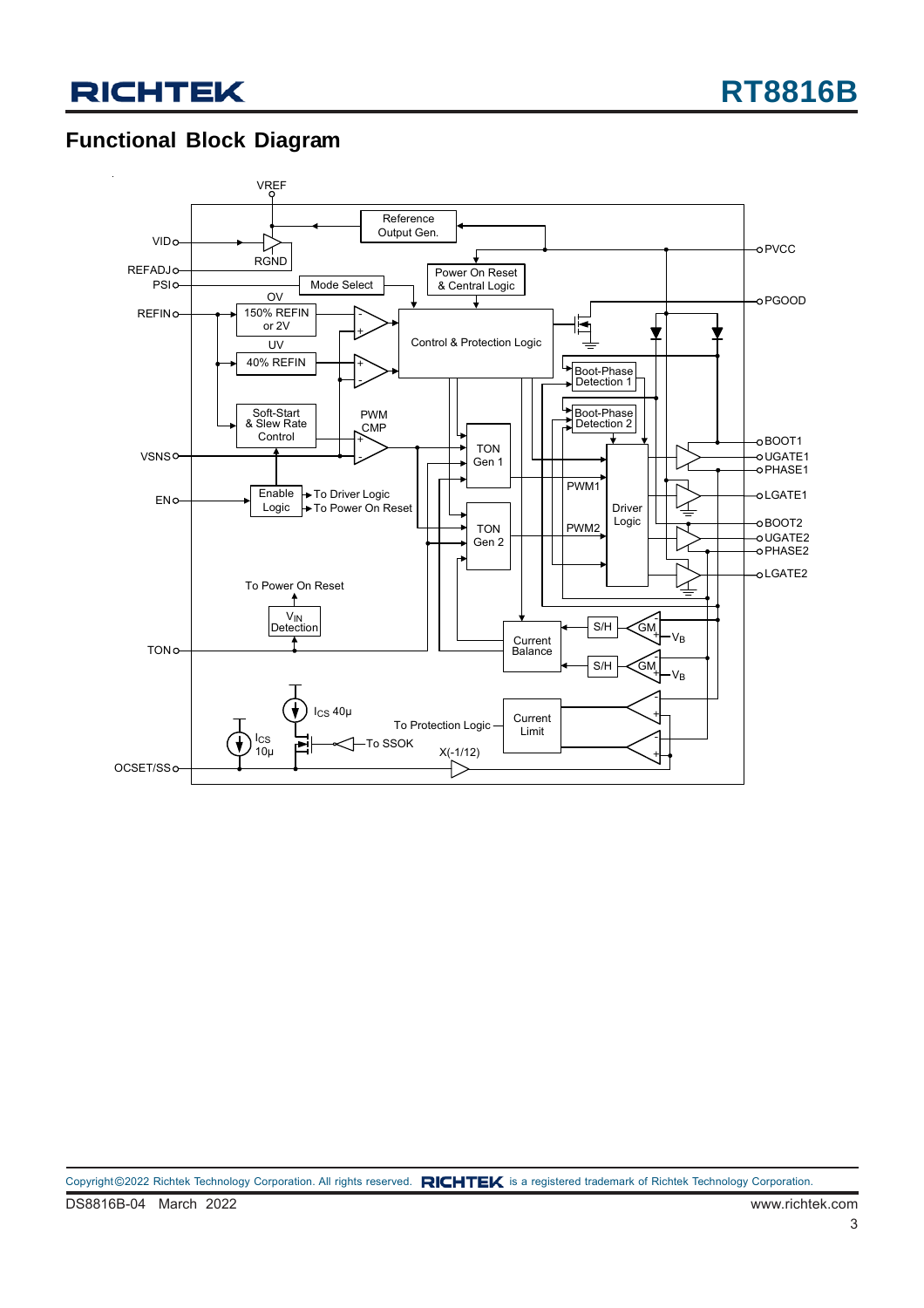### **Operation**

The RT8816B is a dual-phase synchronous Buck PWM controller with integrated drivers which are optimized for high performance graphic microprocessor and computer applications. The IC integrates a COT (Constant-On-Time) PWM controller with two MOSFET drivers, as well as output current monitoring and protection functions. Referring to the function block diagram of TON Genx, the synchronous UGATE driver is turned on at the beginning of each cycle. After the internal one-shot timer expires, the UGATE driver is turned off. The pulse width of this one-shot is determined by the converter's input voltage and the output voltage to keep the frequency fairly constant over the input voltage range and output voltage. Another one-shot sets a minimum off-time.

The RT8816B also features a PWM-VID dynamic voltage control circuit driven by the pulse width modulation method. This circuit reduces the device pin count and enables a wide dynamic voltage range.

#### **Soft-Start (SS)**

For soft-start function, an internal current source charges an internal capacitor to build the soft-start ramp voltage. The output voltage will track the internal ramp voltage during soft-start interval.

#### **PGOOD**

The power good output is an open-drain architecture.

When the soft-start is finished, the PGOOD open-drain output is high impedance.

#### **Current Balance**

The RT8816B implements internal current balance mechanism in the current loop. The RT8816B senses per phase current and compares it with the average current. If the sensed current of any particular phase is higher than average current, the on-time of this phase is adjusted to be shorter.

#### **Current Limit**

The current limit circuit employs a unique "valley" current sensing algorithm. If the magnitude of the current sense signal at PHASE is above the current limit threshold, the PWM is not allowed to initiate a new cycle. Thus, the current to the load exceeds average output inductor current, the output voltage falls and eventually crosses the under-voltage protection threshold, inducing IC shutdown.

#### **Over-Voltage Protection (OVP) & Under-Voltage Protection (UVP)**

The output voltage is continuously monitored for overvoltage and under-voltage protection. When the output voltage exceeds its set voltage threshold (If  $V_{REFIN} \le 1.33V$ , OV = 2V, or  $V_{RFFIN}$  > 1.33V, OV = 1.5 x  $V_{RFFIN}$ ), UGATE goes low and LGATE is forced high; when it is less than 40% of its set voltage, under voltage protection is triggered and then both UGATE and LGATE gate drivers are forced low. The controller is latched until PVCC is re-supplied and exceeds the POR rising threshold voltage or EN is reset.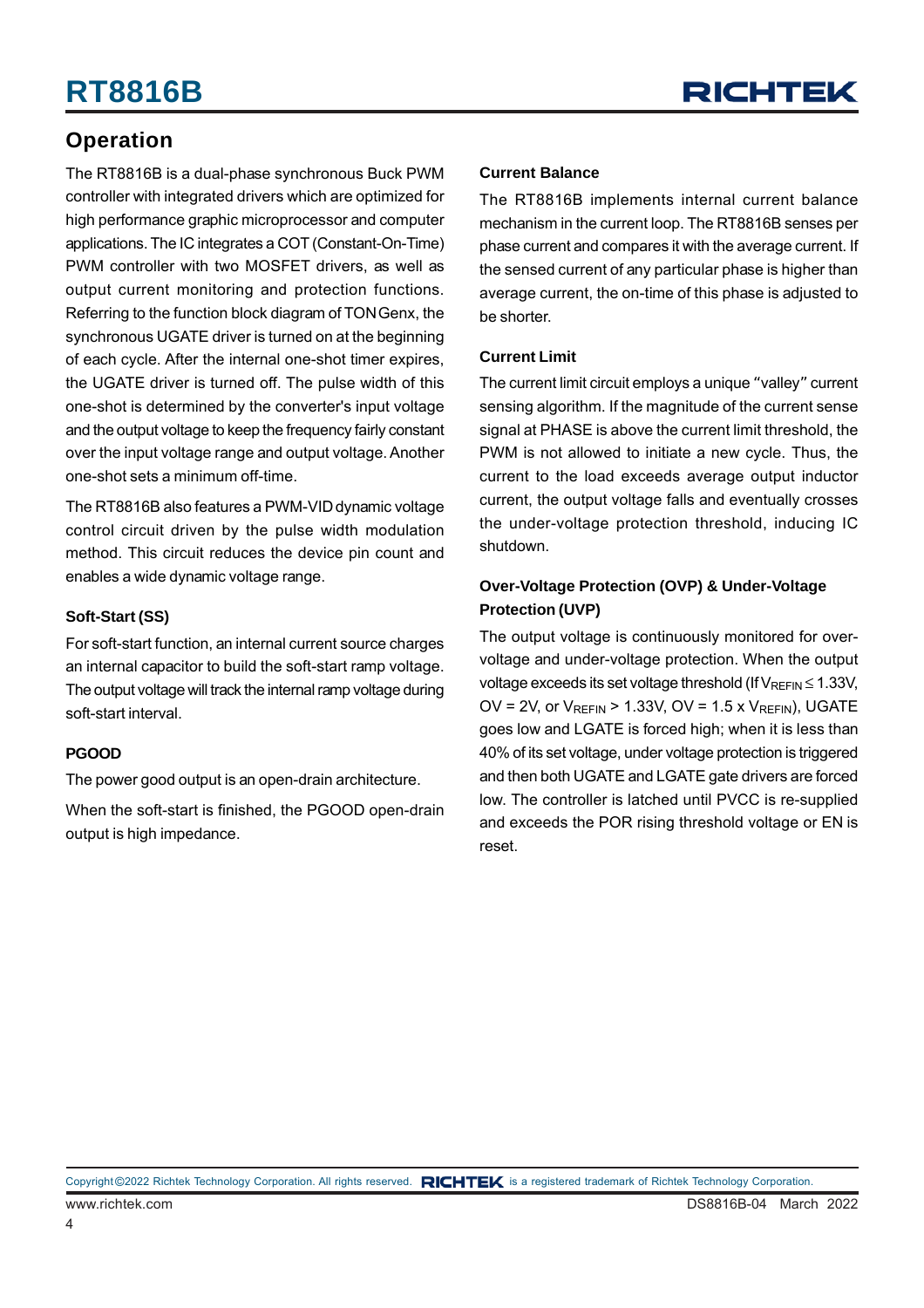## **RT8816B**

## **Absolute Maximum Ratings** (Note 1)

| • BOOTx to PHASEx                              |  |
|------------------------------------------------|--|
|                                                |  |
|                                                |  |
| $\bullet$ BOOTx to GND                         |  |
|                                                |  |
|                                                |  |
| $\bullet$ PHASEx to GND                        |  |
|                                                |  |
|                                                |  |
| • UGATEx to GND                                |  |
|                                                |  |
|                                                |  |
| • UGATEx to PHASEx                             |  |
|                                                |  |
|                                                |  |
| $\bullet$ LGATEx to GND                        |  |
|                                                |  |
|                                                |  |
|                                                |  |
| • Power Dissipation, $P_D @ T_A = 25^{\circ}C$ |  |
|                                                |  |
| • Package Thermal Resistance (Note 2)          |  |
|                                                |  |
|                                                |  |
|                                                |  |
|                                                |  |
|                                                |  |
| • ESD Susceptibility (Note 3)                  |  |
|                                                |  |
|                                                |  |

### Recommended Operating Conditions (Note 4)

|  | ---- 2.5V to 26V         |
|--|--------------------------|
|  |                          |
|  | $\cdot$ –10°C to 105°C . |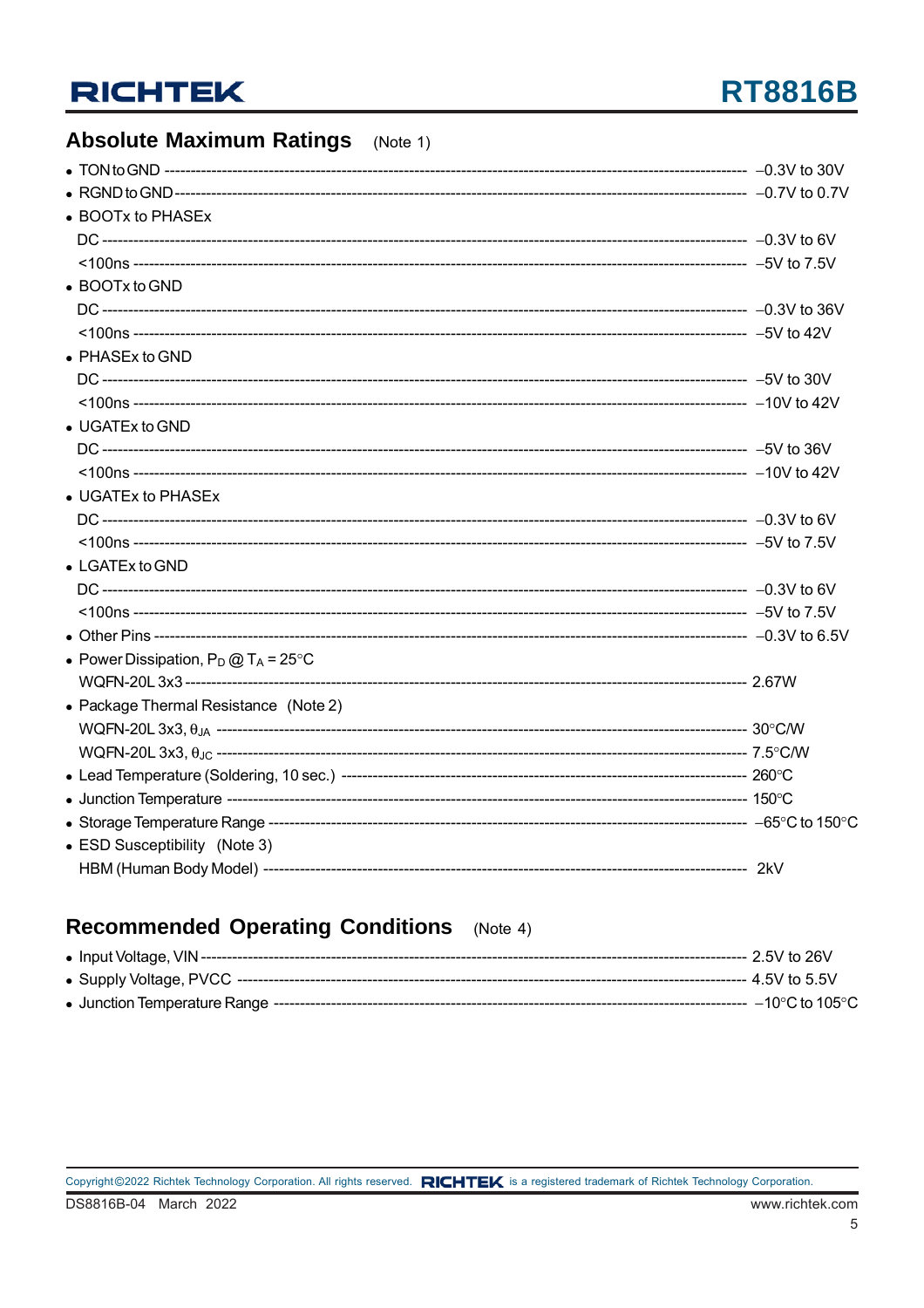

#### **Electrical Characteristics**

(V<sub>PVCC</sub> = 5V, typical values are referenced to T<sub>A</sub> = T<sub>J</sub> = 25°C, Min and Max values are referenced to T<sub>A</sub> = T<sub>J</sub> from −10°C to 105°C, unless other noted)

| <b>Parameter</b>                                                       | <b>Symbol</b>           | <b>Test Conditions</b>                                                       | Min                                 | <b>Typ</b>               | <b>Max</b>                          | Unit    |  |
|------------------------------------------------------------------------|-------------------------|------------------------------------------------------------------------------|-------------------------------------|--------------------------|-------------------------------------|---------|--|
| <b>PWM Controller</b>                                                  |                         |                                                                              |                                     |                          |                                     |         |  |
| <b>PVCC Supply Voltage</b>                                             | <b>V<sub>PVCC</sub></b> |                                                                              | 4.5                                 | $\overline{\phantom{a}}$ | 5.5                                 | V       |  |
| <b>PVCC Supply Current</b>                                             | <b>I</b> SUPPLY         | $V_{EN}$ = 3.3V, 1phase DEM mode,<br>not switching, VREF external R =<br>40k | --                                  | 0.4                      | $-$                                 | mA      |  |
| <b>PVCC Shutdown Current</b>                                           | <b>I</b> SHDN           | $V_{EN} = 0V$                                                                | $-$                                 | $\overline{\phantom{a}}$ | 10                                  | μA      |  |
| <b>PVCC POR Threshold</b>                                              |                         |                                                                              | 3.8                                 | 4.1                      | 4.4                                 | V       |  |
| <b>POR Hysteresis</b>                                                  |                         |                                                                              | $\overline{\phantom{a}}$            | 0.3                      | $-$                                 | $\vee$  |  |
| <b>Switching Frequency</b>                                             | fsw                     | $R_{TON}$ = 500k $\Omega$ (Note 5)                                           | 270                                 | 300                      | 330                                 | kHz     |  |
| Minimum On-Time                                                        | ton(MIN)                |                                                                              | --                                  | 70                       | $\overline{\phantom{a}}$            | ns      |  |
| Minimum Off-Time                                                       | $to$ $F(MIN)$           |                                                                              | --                                  | 300                      | $\overline{\phantom{a}}$            | ns      |  |
| <b>EN Input Voltage</b>                                                |                         |                                                                              |                                     |                          |                                     |         |  |
| Logic-High                                                             | V <sub>EN_H</sub>       |                                                                              | 1.2                                 | $\overline{\phantom{a}}$ | 5.5                                 | V       |  |
| <b>EN Input Voltage</b><br>Logic-Low                                   | V <sub>EN_L</sub>       |                                                                              | --                                  | $\overline{\phantom{a}}$ | 0.55                                |         |  |
| <b>Mode Decision</b>                                                   |                         |                                                                              |                                     |                          |                                     |         |  |
| 2 Phase CCM                                                            | V <sub>PSI</sub>        |                                                                              | 1.6                                 | 1.8                      | 5.5                                 | V       |  |
| 2 Phase DEM                                                            | V <sub>PSI</sub>        |                                                                              | 1.08                                | 1.2                      | 1.35                                | $\vee$  |  |
| 1 Phase CCM                                                            | V <sub>PSI</sub>        |                                                                              | 0.7                                 | 0.8                      | 0.88                                | V       |  |
| 1 Phase DEM                                                            | V <sub>PSI</sub>        |                                                                              | --                                  | $\mathbf 0$              | 0.4                                 | $\vee$  |  |
| PWM-VID Input Voltage for 1.8V GPIO Setting                            |                         |                                                                              |                                     |                          |                                     |         |  |
| PWM-VID Input Voltage<br>Logic H                                       | VPWM-VID_H              |                                                                              | 1.2                                 | $\overline{\phantom{m}}$ | $-$                                 | V       |  |
| PWM-VID Input Voltage<br>Logic L                                       | VPWM-VID_L              |                                                                              |                                     | --                       | 0.6                                 | V       |  |
| PWM-VID Tri-state Voltage                                              | VPWM-VID_Tri            |                                                                              | 0.8                                 | $-$                      | 1                                   | $\vee$  |  |
| <b>Protection Function</b>                                             |                         |                                                                              |                                     |                          |                                     |         |  |
| Zero Current Crossing<br>Threshold                                     |                         |                                                                              | $-8$                                | --                       | 8                                   | mV      |  |
| <b>Current Limit Setting Current</b>                                   | <b>IOCSET</b>           | $T_A = T_J = 25$ °C                                                          | 9                                   | 10                       | 11                                  | μA      |  |
| <b>Current Limit Setting Current</b><br><b>Temperature Coefficient</b> | locset_tc               |                                                                              | --                                  | 4700                     | $\overline{\phantom{m}}$            | ppm/°C  |  |
| <b>Current Limit Threshold</b>                                         |                         | $R$ OCSET = 120 $k$                                                          | $-$                                 | 100                      | $\overline{\phantom{a}}$            | mV      |  |
| Absolute Over-Voltage<br><b>Protection Threshold</b>                   | VOVP, Absolute          | $V_{REFIN} \leq 1.33V$                                                       | 1.9                                 | $\overline{2}$           | 2.1                                 | V       |  |
| Relative Over-Voltage<br><b>Protection Threshold</b>                   | VOVP, Relative          | $V_{REFIN}$ > 1.33V                                                          | 145                                 | 150                      | 155                                 | %       |  |
| OV Fault Delay                                                         |                         | FB forced above OV threshold                                                 | $\overline{\phantom{a}}$            | 5                        | $\overline{\phantom{a}}$            | μS      |  |
| Relative Under-Voltage<br><b>Protection Threshold</b>                  | VUVP                    | <b>UVP</b>                                                                   | 35                                  | 40                       | 45                                  | %       |  |
| <b>UV Fault Delay</b>                                                  |                         | FB forced above UV threshold                                                 | $\hspace{0.05cm}$ $\hspace{0.05cm}$ | 3                        | $\hspace{0.05cm}$ $\hspace{0.05cm}$ | $\mu$ S |  |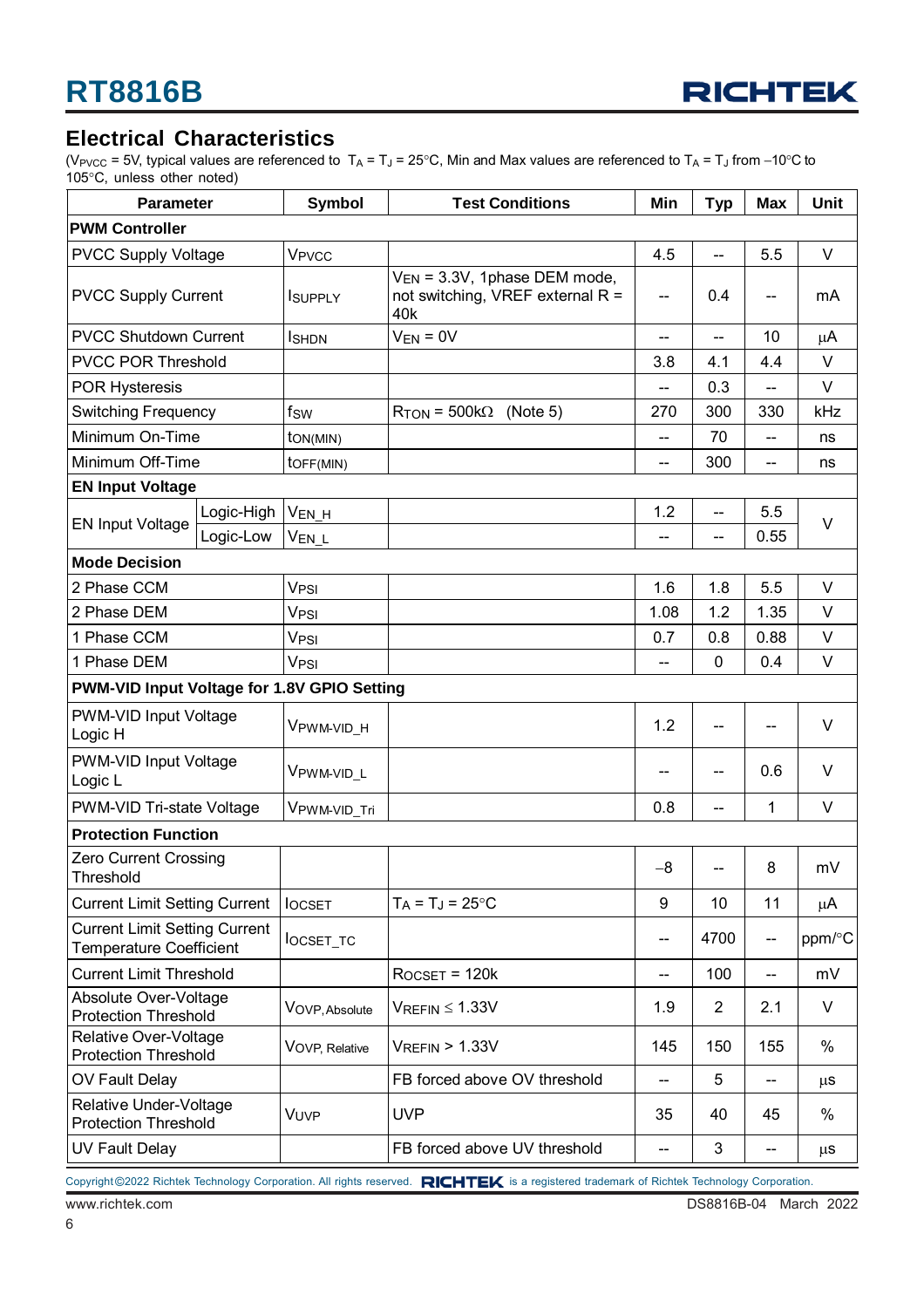| <b>Parameter</b>                                                    | Symbol                                                        | <b>Test Conditions</b>                      | Min   | <b>Typ</b>     | <b>Max</b>     | Unit            |
|---------------------------------------------------------------------|---------------------------------------------------------------|---------------------------------------------|-------|----------------|----------------|-----------------|
| Thermal Shutdown Threshold                                          | $T_{SD}$                                                      |                                             |       | 150            |                | $\rm ^{\circ}C$ |
| <b>VOUT Soft-Start</b><br>(PGOOD Blanking Time)                     | From $V_{EN}$ = high to VOUT regulation<br>point, VREFIN = 1V |                                             |       | 0.5            |                | ms              |
| <b>Error Amplifier</b>                                              |                                                               |                                             |       |                |                |                 |
| <b>VSNS Error Comparator</b><br>Threshold (Valley)                  |                                                               | $V_{REFIN} = 1V$                            | $-11$ | $-6$           | $-1$           | mV              |
| <b>Reference</b>                                                    |                                                               |                                             |       |                |                |                 |
| Reference Voltage                                                   | <b>V</b> VREF                                                 | Sourcing current = 1mA, VID no<br>switching | 1.98  | $\overline{2}$ | 2.02           | $\vee$          |
| <b>Driver On-Resistance</b>                                         |                                                               |                                             |       |                |                |                 |
| <b>UGATE Driver Source</b>                                          | <b>RUGATEST</b>                                               | BOOTx - PHASEx forced to 5V                 |       | $\overline{2}$ | 4              | Ω               |
| <b>UGATE Driver Sink</b><br>BOOTx - PHASEx forced to 5V<br>RUGATESK |                                                               |                                             |       | 1              | $\overline{2}$ | Ω               |
| <b>LGATE Driver Source</b><br>LGATEx, high state<br>RLGATEST        |                                                               |                                             |       | 1.5            | 3              | Ω               |
| <b>LGATE Driver Sink</b><br>LGATEx, low state<br>RLGATESK           |                                                               | --                                          | 0.7   | 1.5            | Ω              |                 |
| Dead-Time                                                           |                                                               | From LGATE falling to UGATE rising          |       | 30             |                |                 |
|                                                                     |                                                               | From UGATE falling to LGATE rising          | --    | 20             | --             | ns              |
| Internal Boost Diode<br>Resistance                                  | PVCC to BOOTx, $I_{\text{BOOT}} = 10 \text{mA}$<br>RBOOT      |                                             |       | 80             |                | Ω               |

**Note 1.** Stresses beyond those listed under "Absolute Maximum Ratings" may cause permanent damage to the device. These are stress ratings only, and functional operation of the device at these or any other conditions beyond those indicated in the operational sections of the specifications is not implied. Exposure to absolute maximum rating conditions may affect device reliability.

- **Note 2.**  $\theta_{JA}$  is measured under natural convection (still air) at  $T_A = 25^\circ$ C with the component mounted on a high effectivethermal-conductivity four-layer test board on a JEDEC 51-7 thermal measurement standard.  $θ_{JC}$  is measured at the exposed pad of the package.
- **Note 3.** Devices are ESD sensitive. Handling precautions are recommended.
- **Note 4.** The device is not guaranteed to function outside its operating conditions.
- **Note 5.** Not production tested. Test condition is  $V_{\text{IN}} = 8V$ ,  $V_{\text{OUT}} = 1V$ ,  $I_{\text{OUT}} = 20A$  using application circuit.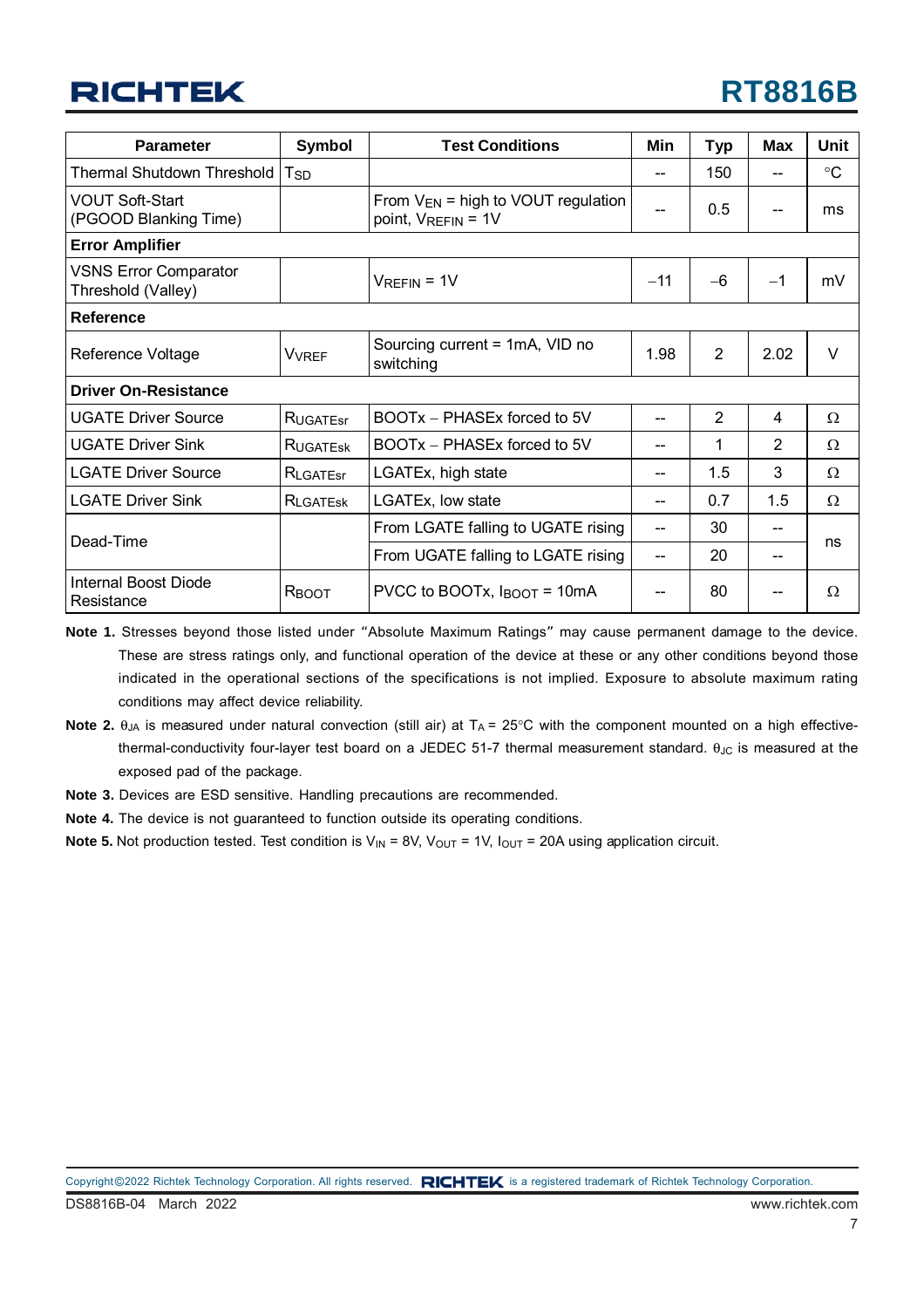

### **Typical Application Circuit**



Figure 1. 2 Active Phase Configuration



Figure 2. 1 Active Phase Configuration

www.richtek.com DS8816B-04 March 2022 Copyright ©2022 Richtek Technology Corporation. All rights reserved. RICHTEK is a registered trademark of Richtek Technology Corporation.

8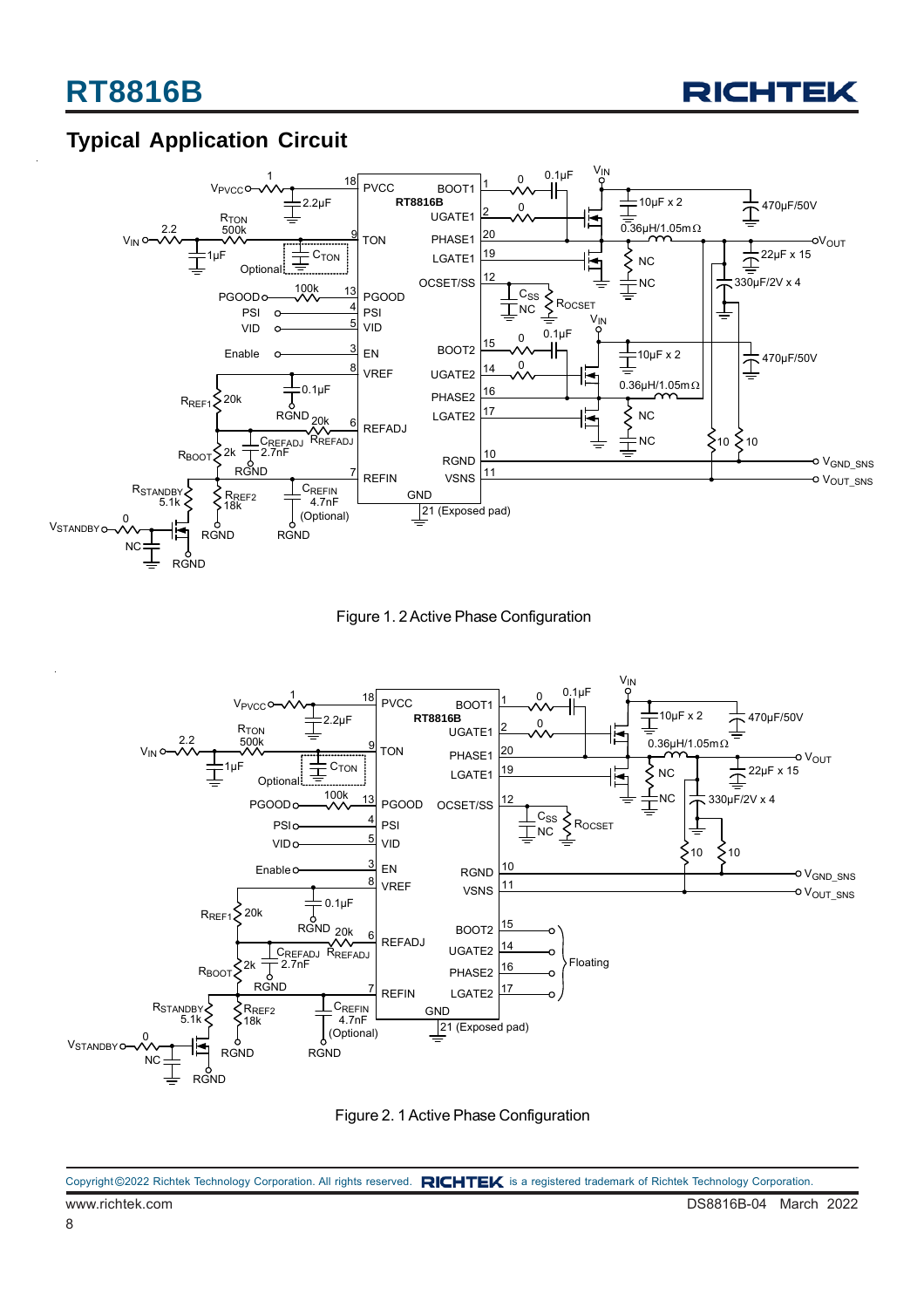### **Typical Operating Characteristics**



















DS8816B-04 March 2022 www.richtek.com Copyright ©2022 Richtek Technology Corporation. All rights reserved. RICHTEK is a registered trademark of Richtek Technology Corporation.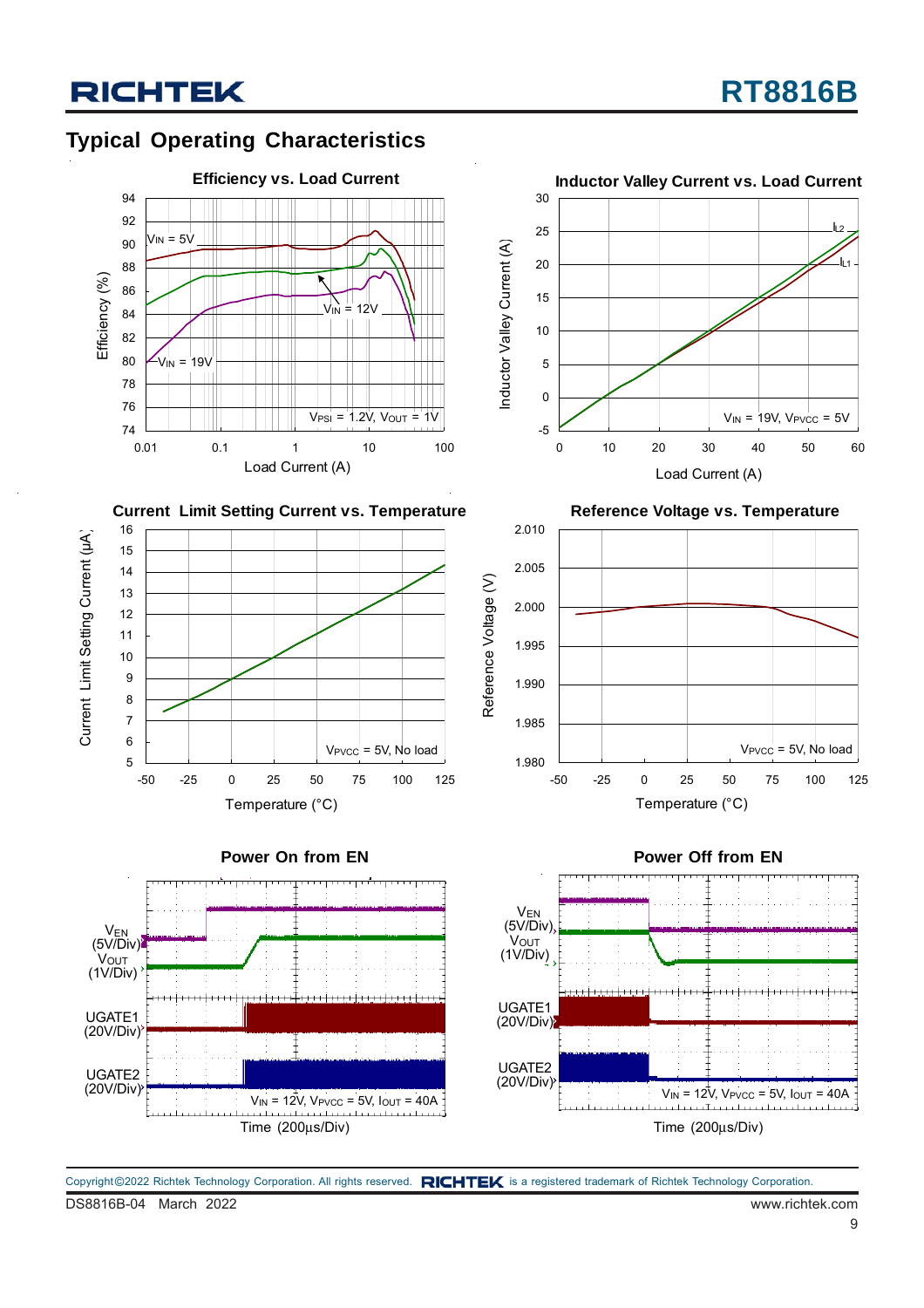## **RT8816B**





**Dynamic Output Voltage Control** Time (50μs/Div) UGATE1 (20V/Div)  $\frac{1}{2}$ VREFIN = 0.6V to 1.2V,  $I_{\text{OUT}} = 40$ A UGATE2 (20V/Div) **VOUT** (600mV/Div) **VREFIN** (600mV/Div) VREFIN VOUT



**Dynamic Output Voltage Control**





Copyright ©2022 Richtek Technology Corporation. All rights reserved. RICHTEK is a registered trademark of Richtek Technology Corporation.

10

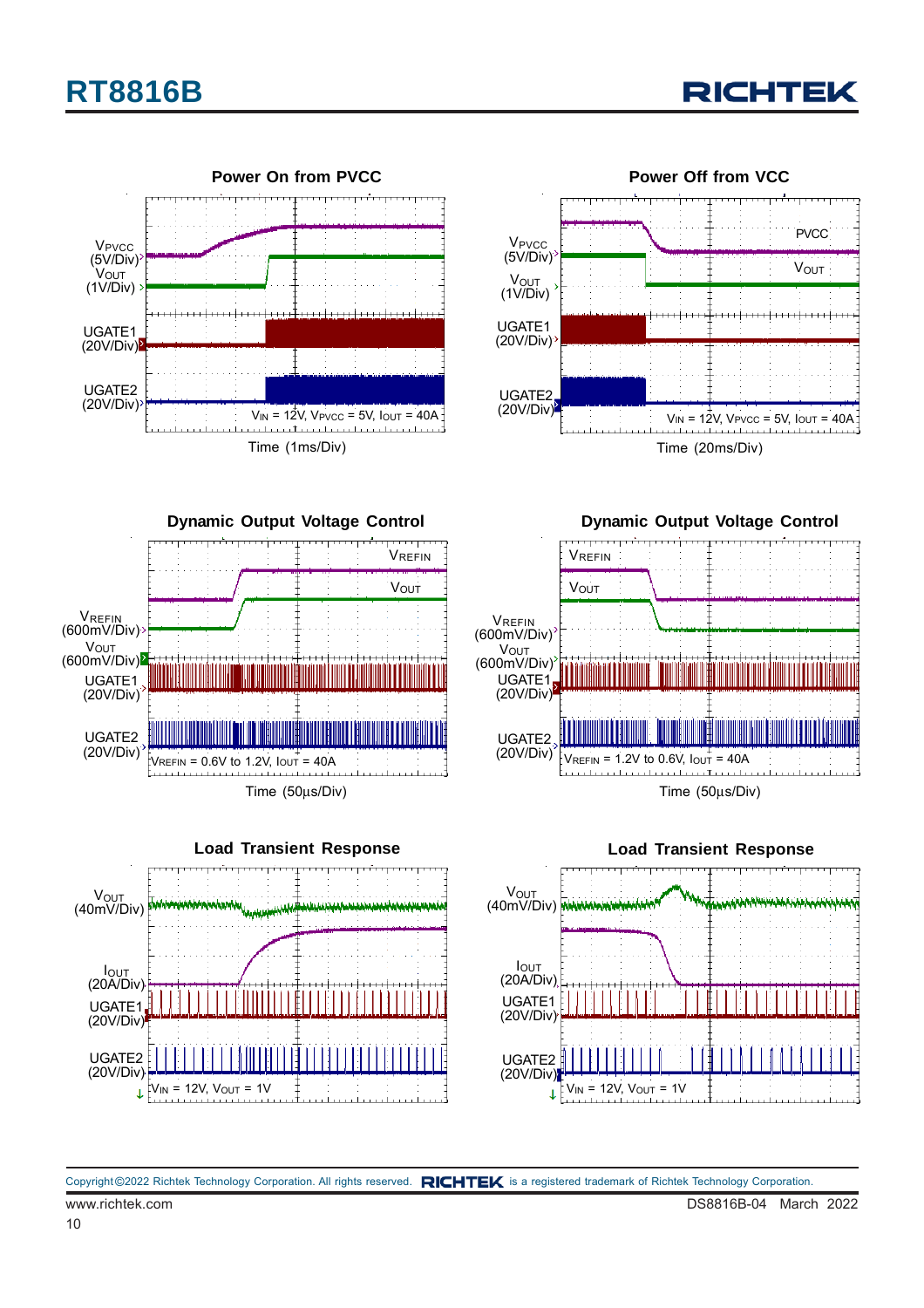

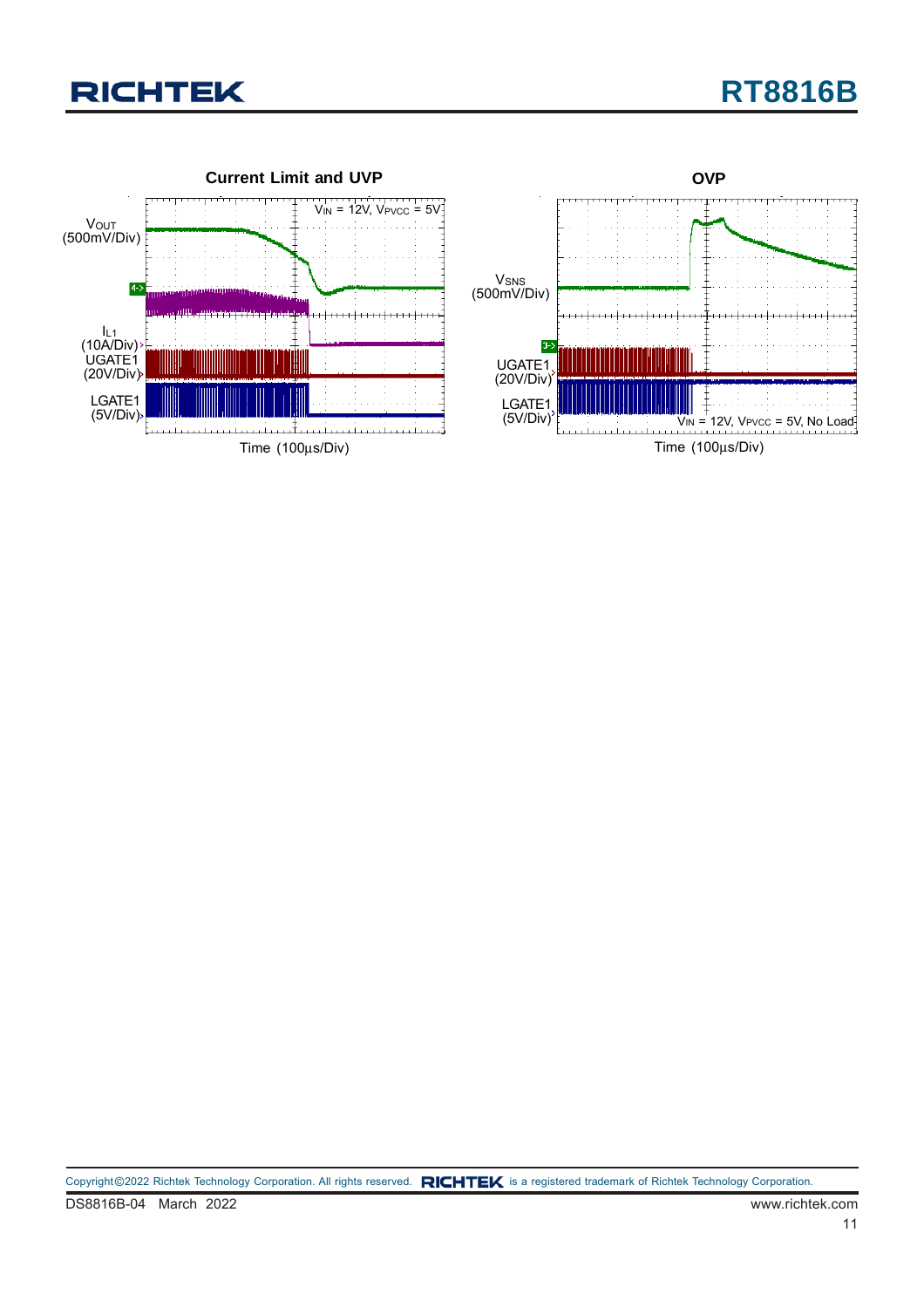

### **Application Information**

The RT8816B is a dual-phase synchronous Buck PWM controller with integrated drivers which is optimized for high performance graphic microprocessor and computer applications. A COT (Constant-On-Time) PWM controller and two MOSFET drivers with internal bootstrap diodes are integrated so that the external circuit can be easily designed and the number of component is reduced.

The topology solves the poor load transient response timing problems of fixed-frequency mode PWM and avoids the problems caused by widely varying switching frequencies in conventional constant on-time and constant off-time PWM schemes. The IC supports dynamic mode transition function with various operating states, which include single phase with CCM, dual-phase with CCM, single phase with diode emulation mode and dual-phase with diode emulation mode operation. These different operating states make the system efficiency as high as possible.

The RT8816B provides a PWM-VID dynamic control operation in which the feedback voltage is regulated and tracks external input reference voltage. It also features complete fault protection functions including over voltage, under voltage and current limit.

#### **Remote Sense**

The RT8816B uses the remote sense path (VSNS and RGND) to overcome voltage drops in the power lines by sensing the voltage directly at the end of GPU. Normally, to protect remote sense path disconnecting, there are two resistors (R<sub>Local</sub>) connecting between local sense path and remote sense path. That is, in application with remote sense, the R<sub>Local</sub> is recommended to be 10 $\Omega$  to 100 $\Omega$ . If no need of remote sense, the R<sub>Local</sub> is recommended to be 0Ω.



Figure 3. Output Voltage Sensing

#### **PWM Operation**

The RT8816B integrates a Constant-On-Time (COT) PWM controller, and the controller provides the PWM signal which relies on the output ripple voltage comparing with internal reference voltage as shown in Figure 4. Referring to the function block diagram of TON Genx, the synchronous UGATE driver is turned on at the beginning of each cycle. After the internal one-shot timer expires, the UGATE driver is turned off. The pulse width of this one-shot is determined by the converter input voltage and the output voltage to keep the frequency fairly constant over the input voltage and output voltage range. Another one-shot sets a minimum off-time.



Figure 4. Constant On-Time PWM Control

#### **On-Time Control**

The on-time one-shot comparator has two inputs. One input monitors the output voltage, while the other input samples the input voltage and converts it to a current. This input voltage proportional current is used to charge an internal on-time capacitor. The on-time is the time required for the voltage on this capacitor to charge from zero volts to  $V_{\text{OUT}}$ , thereby making the on-time of the highside switch directly proportional to output voltage and inversely proportional to input voltage. The implementation results in a nearly constant switching frequency without the need for a clock generator.

$$
T_{\text{ON}} = \frac{2 \times V_{\text{OUT}} \times 3.2p}{V_{\text{IN}} - 0.5} \times R_{\text{TON}}
$$

and then the switching frequency  $F_S$  is :

$$
F_S = V_{OUT} / (V_{IN} \times T_{ON})
$$

 $R_{TON}$  is a resistor connected from the  $V_{IN}$  to TON pin.

The recommended operation frequency range is from 250kHz to 750kHz.

|                 | Copyright ©2022 Richtek Technology Corporation. All rights reserved. RICHTEK is a registered trademark of Richtek Technology Corporation. |  |
|-----------------|-------------------------------------------------------------------------------------------------------------------------------------------|--|
| www.richtek.com | DS8816B-04 March 2022                                                                                                                     |  |

12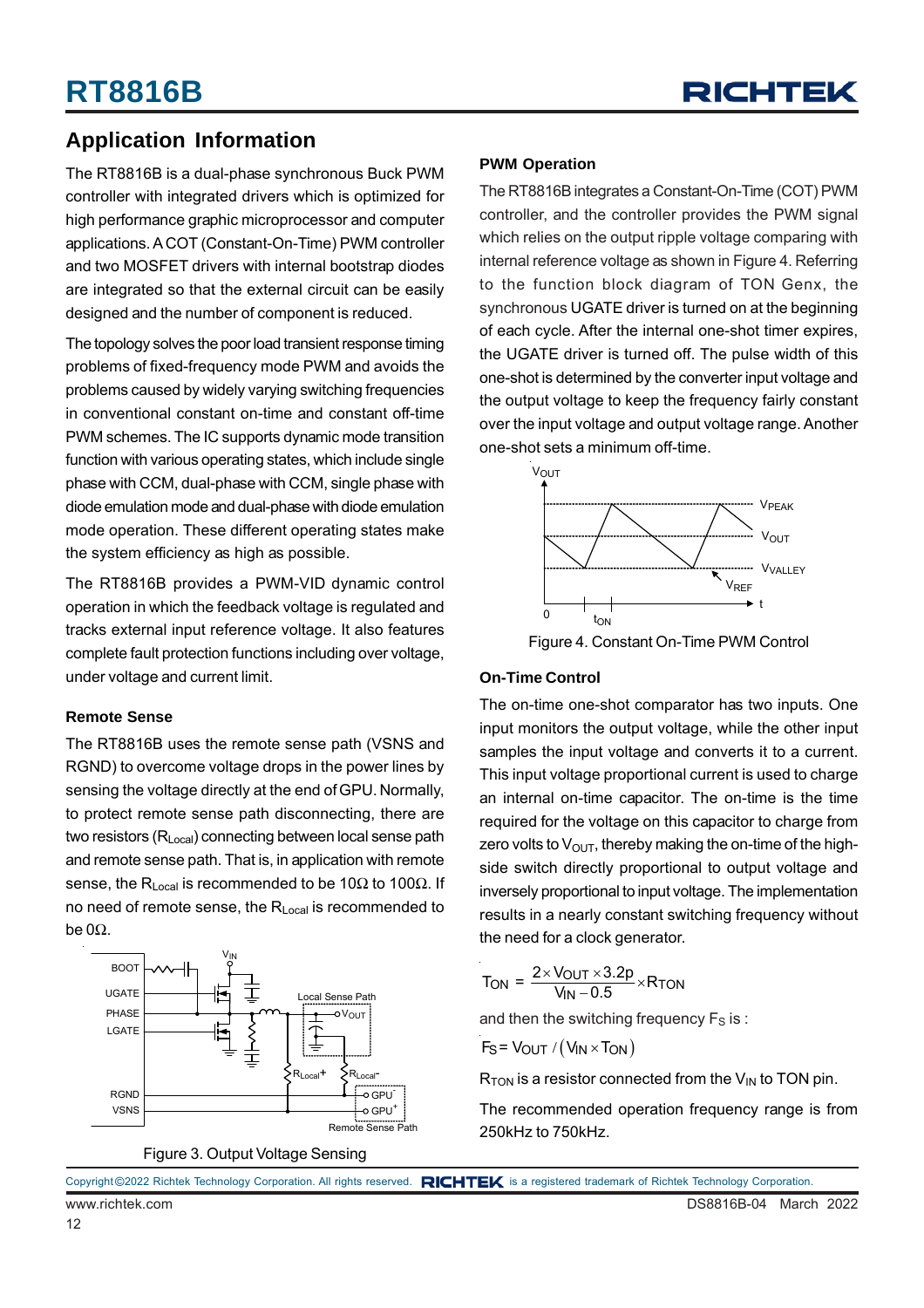## **RT8816B**

#### **Active Phase Circuit Setting**

The RT8816B can be set for 2 phase or 1 phase operation by hardware circuit. When set to 1 phase operation, UGATE2, BOOT2, PHASE2, LGATE2 pins are floating, and the voltage of PSI pin must be set to the 1 phase operation threshold. Refer to Table 1 for detail.

#### **Mode Selection**

The RT8816B can operate into 2 phases with forced CCM, 1 phase with forced CCM, 1 phase with DEM and 2 phases with DEM according to PSI voltage setting. If PSI voltage is pulled below 0.4V, the controller operates into 1 phase with DEM. In DEM operation, the RT8816B automatically reduces the operation frequency at light load condition for saving power loss. If PSI voltage is pulled between 0.7V to 0.88V, the controller switches operation into 1 phase with forced CCM. If PSI voltage is pulled between 1.08V to 1.35V, the controller switches operation into 2 phase with DEM. If PSI voltage is pulled between 1.6V to 5.5V, the controller switches operation into 2 phase with forced CCM. The operation mode is summarized in Table 1. Moreover, the PSI pin is valid after POR of VR.

| Table 1                       |                            |  |  |  |  |  |
|-------------------------------|----------------------------|--|--|--|--|--|
| <b>Operation Phase Number</b> | <b>PSI Voltage Setting</b> |  |  |  |  |  |
| 1phase with DEM               | $0V$ to $0.4V$             |  |  |  |  |  |
| 1phase with CCM               | 0.7V to 0.88V              |  |  |  |  |  |
| 2phase with DEM               | 1.08V to 1.35V             |  |  |  |  |  |
| 2phase with CCM               | 1.6V to $5.5V$             |  |  |  |  |  |

#### **Diode-Emulation Mode**

In diode-emulation mode, the RT8816B automatically reduces switching frequency at light-load condition to maintain high efficiency. As the output current decreases from heavy-load condition, the inductor current is also reduced, and eventually comes to the point that its valley touches zero current, which is the boundary between continuous conduction and discontinuous conduction modes. By emulating the behavior of diodes, the low side MOSFET allows only partial of negative current when the inductor freewheeling current reaches negative value. As the load current is further decreased, it takes a longer

time to discharge the output capacitor to the level that requires the next "ON" cycle. In reverse, when the output current increases from light load to heavy load, the switching frequency increases to the preset value as the inductor current reaches the continuous conduction condition. The transition load point to the light load operation is shown in Figure 5 and can be calculated as follows:

 $I_{\text{LOAD(SKIP)}} \approx \frac{(V_{\text{IN}} - V_{\text{OUT}})}{2L} \times \text{ton}$ where  $t_{ON}$  is on-time.



Figure 5. Boundary Condition of CCM/DEM

The switching waveforms may be noisy and asynchronous in light loading diode-emulation operation condition, but this is a normal operating condition that results in high light-load efficiency. Trade-off in DEM noise vs. light-load efficiency is made by varying the inductor value. Generally, low inductor values produce a broad high efficiency range vs. load curve, while higher values result in higher full load efficiency (assuming that the coil resistance remains fixed) and less output voltage ripple. The disadvantages for using higher inductor values include larger physical size and degraded load-transient response (especially at low input voltage levels).

#### **Forced-CCM Mode**

The low noise, forced-CCM mode disables the zerocrossing comparator, which controls the low-side switch on-time. This causes the low-side gate drive waveform to be the complement of the high-side gate drive waveform. This in turn causes the inductor current to reverse at light loads as the PWM loop to maintain a duty ratio  $V_{\text{OUT}}/V_{\text{IN}}$ . The benefit of forced-CCM mode is to keep the switching frequency fairly constant.

DS8816B-04 March 2022 www.richtek.com Copyright ©2022 Richtek Technology Corporation. All rights reserved. RICHTEK is a registered trademark of Richtek Technology Corporation.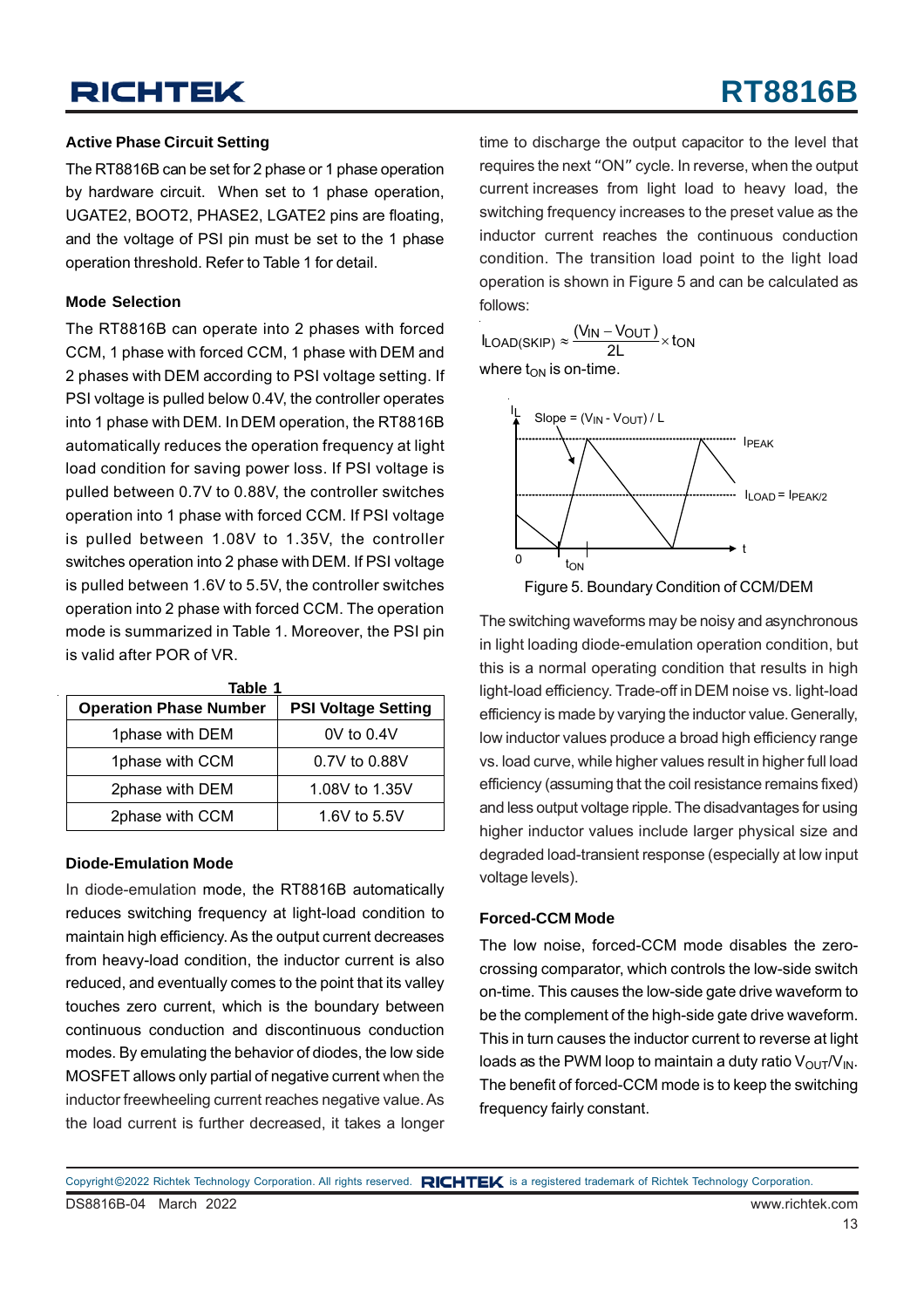## **RT8816B**

#### **Enable and Disable**

The EN pin is a high impedance input that allows power sequencing between the controller bias voltage and another voltage rail. The RT8816B remains in shutdown if the EN pin is lower than 550mV. When the EN voltage rises above the 1.2V high level threshold, the RT8816B begins a new initialization and soft-start cycle.

#### **Power On Reset (POR), UVLO**

Power On Reset (POR) occurs when V<sub>PVCC</sub> rises above approximately 4.1V (typical), the RT8816B resets the fault latch circuit and prepare for PWM operation. When the V<sub>PVCC</sub> is lower than 3.8V (typical), the Under Voltage Lockout (UVLO) circuitry inhibits switching by keeping UGATE and LGATE low.

#### **Soft-Start**

The RT8816B provides internal soft-start function and external soft-start function. The soft-start function is used to prevent large inrush current and output voltage overshoot while the converter is being powered up. The soft-start function automatically begins once the chip is enabled. There is a delay time around 200us from EN goes high to  $V<sub>OUT</sub>$  begins to ramp-up.

If external capacitor from OCSET/SS pin to GND is removed, the internal soft-start function is chosen. An internal current source charges the internal soft-start capacitor so that the internal soft-start voltage ramps up linearly. The output voltage will track the internal soft-start voltage during the soft-start interval. After the internal soft- start voltage exceeds the REFIN voltage, the output voltage no longer tracks the internal softstart voltage but follows the REFIN voltage. Therefore, the duty cycle of the UGATE signal as well as the input current at power up are limited.

The soft-start process is finished when the internal SSOK goes high and protection is not triggered. Figure 6 shows the internal soft-start sequence.



**RICHTEI** 

Figure 6. Internal Soft-Start Sequence

The RT8816B also provides external soft-start function, and the external soft-start sequence is shown in Figure 7, connecting an additional capacitor from OCSET/SS pin to GND. The external capacitor is charged by internal current source to build soft-start voltage ramp. If external soft-start function is chosen, the external soft-start time should be set longer than internal soft-start time to avoid output voltage tracking the internal soft-start ramp. The external soft-start time setting is shown in Figure 8 and the recommended external soft-start slew rate is from 0.1V/ms to 0.4V/ms.



Copyright ©2022 Richtek Technology Corporation. All rights reserved. RICHTEK is a registered trademark of Richtek Technology Corporation.

14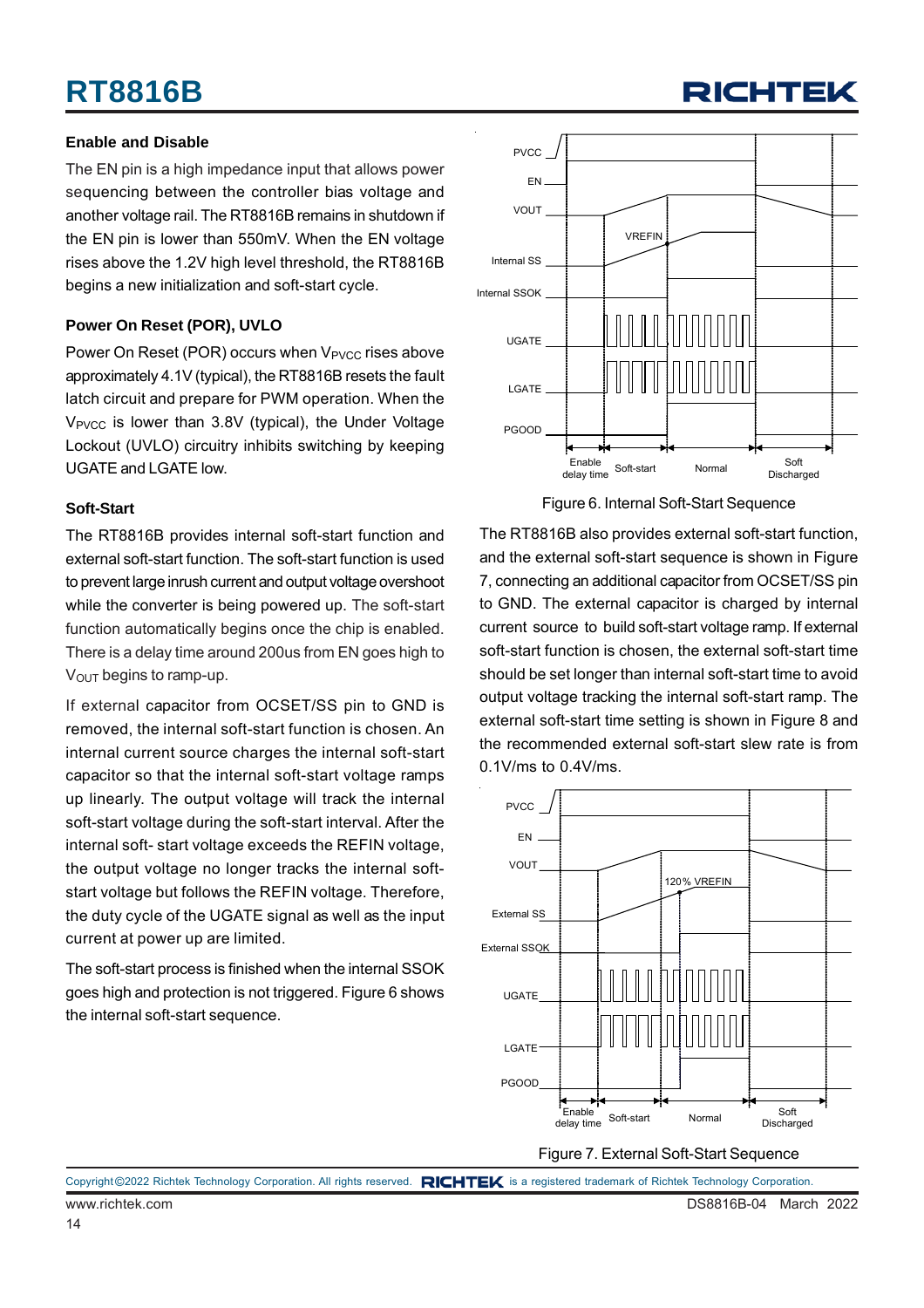The soft-start time can be calculated as:

$$
t_{SS} = -(C_{SS} \times R_{OCSET}) \times \ln\left[1 - \left(\frac{V_{REFIN}}{I_{SS} \times R_{OCSET}}\right)\right]
$$

where  $I_{SS} = 50\mu A$  (typ.),  $V_{REFIN}$  is the voltage of REFIN pin,  $R_{OCSET}$  is the current limit setting resistor, and  $C_{SS}$  is the external capacitor placed from OCSET/SS pin to GND.



Figure 8. External Soft-Start Time Setting

#### **Power Good Output (PGOOD)**

The PGOOD pin is an open-drain output, and it requires a pull-up resistor. During soft-start, the PGOOD is held low and is allowed to be pulled high after  $V_{\text{OUT}}$  goes over UVP threshold and under OVP threshold. In addition, if any protection is triggered during operation, the PGOOD is pulled low immediately.

#### **PWM VID and Dynamic Output Voltage Control**

The RT8816B features a PWM VID input for dynamic output voltage control as shown in Figure 9, which reduces the number of device pin and enables a wide dynamic voltage range. The output voltage is determined by the applied voltage on the REFIN pin. The PWM duty cycle determines the variable output voltage at REFIN.



Figure 9. PWM VID Analog Circuit Diagram

With the external circuit and VID control signal, the controller provides three operation modes shown as Figure 10.



Figure 10. PWM VID Time Diagram

#### **Boot Mode**

VID is not driven, and the buffer output is tri-state. At this time, turn off the switch Q1 and connect a resistor divider as shown in Figure 9 that can set the REFIN voltage to be  $V_{\text{BOOT}}$  as the following equation :

$$
V_{\text{BOOT}} = V_{\text{VREF}} \times \left(\frac{R_{\text{REF2}}}{R_{\text{REF1}} + R_{\text{REF2}} + R_{\text{BOOT}}}\right)
$$

where 
$$
V_{VREF} = 2V
$$
 (typ.)

Choose R<sub>REF2</sub> to be approximately 10k $\Omega$ , and the R<sub>REF1</sub> and  $R_{\text{BOOT}}$  can be calculated by the following equations :

$$
R_{REF1} + R_{BOOT} = \frac{R_{REF2} \times (V_{VREF} - V_{BOOT})}{V_{BOOT}}
$$
  

$$
R_{REF1} = \frac{R_{REF2} \times (V_{VREF} - V_{BOOT})}{V_{BOOT}} - R_{BOOT}
$$
  

$$
R_{BOOT} = \frac{R_{REF2} \times (V_{VREF} - V_{BOOT})}{V_{BOOT}} - R_{REF1}
$$

#### **Standby Mode**

An external control can provide a very low voltage to meet  $V_{\text{OUT}}$  operating in standby mode. If the VID pin is floating and switch Q1 is enabled as shown in Figure 9, the REFIN pin can be set for standby voltage according to the calculation below :

Vstandby = Vvref

 REF2 STANDBY  $\times \frac{\textsf{R}_\textsf{REF2} \textit{ // R}_\textsf{STANDBY}}{\textsf{R}_\textsf{REF1} + \textsf{R}_\textsf{BOOT} + (\textsf{R}_\textsf{REF2} \textit{ // R}_\textsf{STANDBY})}$ 

By choosing  $R_{REF1}$ ,  $R_{REF2}$ , and  $R_{BOOT}$ , the  $R_{STANDBY}$  can be calculated by the following equation :

|                       |  | Copyright ©2022 Richtek Technology Corporation. All rights reserved. RICHTEK is a registered trademark of Richtek Technology Corporation. |                 |  |
|-----------------------|--|-------------------------------------------------------------------------------------------------------------------------------------------|-----------------|--|
| DS8816B-04 March 2022 |  |                                                                                                                                           | www.richtek.com |  |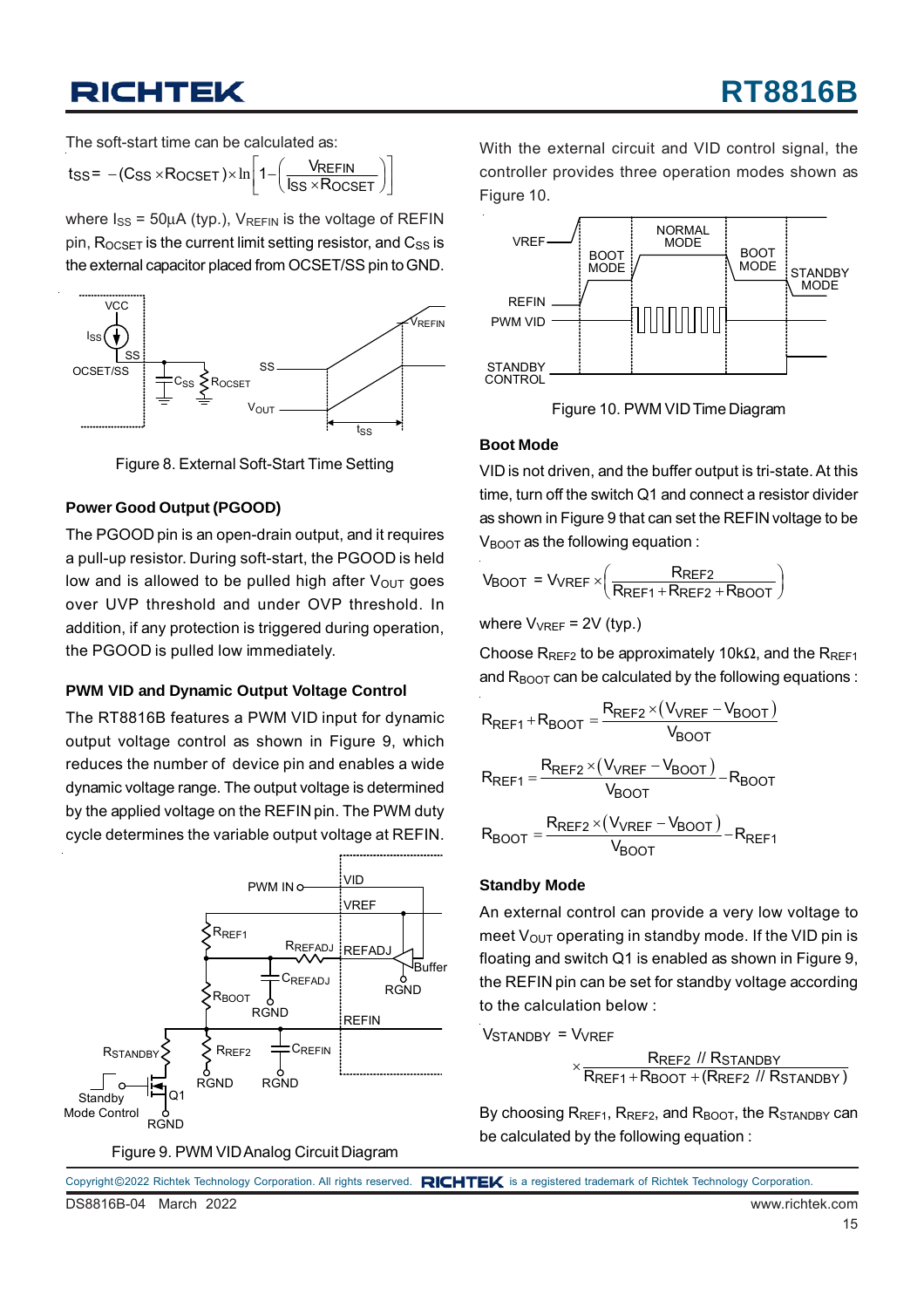## **RT8816B**

#### R<sub>STANDBY</sub> =

 $(R_{\mathsf{REF1}} + R_{\mathsf{BOOT}})$  $(R_{\mathsf{REF1}} + R_{\mathsf{REF2}} + R_{\mathsf{BOOT}})$ REF2 <sup>X</sup> (LREF1 <sup>+ R</sup>BOOT )<sup>X</sup> VSTANDBY REF2 <sup>X V</sup>VREF <sup>— V</sup>STANDBY <sup>X</sup> (**KREF1 † KREF2 † KBOOT**  $R_{\sf{RFF2}} \times (R_{\sf{RFF1}} + R_{\sf{BNOT}}) \times V_{\sf{S}}$  $R_{\sf{REF2}} \times V_{\sf{VREF}} - V_{\sf{STANDRY}} \times (R_{\sf{REF1}} + R_{\sf{REF2}} + R_{\sf{SFF3}})$  $\times$ (R<sub>RFF1</sub>+R<sub>BOOT</sub>) $\times$  $\times$   $V_{\text{VREF}}$  –  $V_{\text{STANNBY}}$   $\times$   $(R_{\text{RFF1}}$  +  $R_{\text{REF2}}$  +

#### **Normal Mode**

If the VID pin is driven by a PWM signal and switch Q1 is disabled as shown in Figure 9, the  $V_{REFIN}$  can be adjusted from  $V_{min}$  to  $V_{max}$ , where  $V_{min}$  is the voltage at zero percent PWM duty cycle and  $V_{\text{max}}$  is the voltage at one hundred percent PWM duty cycle. The  $V_{min}$  and  $V_{max}$  can be set by the following equations :

$$
V_{min} = V_{VREF} \times \frac{R_{REF2}}{R_{REF2} + R_{BOOT}}
$$

$$
\times \frac{R_{REFADJ} \text{ // (R_{BOOT} + R_{REF2})}}{R_{REF1} + [R_{REFADJ} \text{ // (R_{BOOT} + R_{REF2})}]}
$$

 $V_{\text{max}}$  =  $V_{\text{VREF}} \times \frac{R_{\text{REF2}}}{(R_{\text{REF1}} \text{ // } R_{\text{REFADJ}}) + R_{\text{BOOT}} + R_{\text{REF2}}}$ 

By choosing  $R_{REF1}$ ,  $R_{REF2}$ , and  $R_{BOOT}$ , the  $R_{REFADJ}$  can be calculated by the following equation :

$$
R_{REFADJ} = \frac{R_{REF1} \times V_{min}}{V_{max} - V_{min}}
$$

The relationship between VID duty and  $V_{RFFIN}$  is shown in Figure 11, and  $V_{\text{OUT}}$  can be set according to the calculation below :

$$
V_{OUT} = V_{min} + N \times V_{STEP}
$$

where  $V_{\text{STEP}}$  is the resolution of each voltage step 1 :

$$
V_{STEP} = \frac{(V_{max} - V_{min})}{N_{max}}
$$

where Nmax is the number of total available voltage steps and N is the number of step at a specific  $V_{\text{OUT}}$ . The dynamic voltage VID period ( $T_{vid} = T_u \times N_{max}$ ) is determined by the unit pulse width  $(T_u)$  and the available step number ( $N_{max}$ ). The recommended  $T_u$  is 27ns.



Figure 11. PWM VID Analog Output

#### **VID Slew Rate Control**

In the RT8816B, the  $V_{RFFIN}$  slew rate is proportional to PWM VID duty, the rising time and falling time are the same. In normal mode, the  $V_{REFIN}$  slew rate SR can be estimated by  $C_{REFADJ}$  or  $C_{REFIN}$  as the following equation :

When choose CREFADJ:

$$
SR = \frac{(V_{REFIN\_Final} - V_{REFIN\_initial}) \times 80\%}{2.2R_{SR}C_{REFADJ}}
$$
  

$$
R_{SR} = \frac{[(R_{REF1} \text{ // } R_{REFADJ})]}{K_{SR} + K_{REF2}}
$$

When choose CREEIN:

$$
SR = \frac{(V_{REFIN\_Final} - V_{REFIN\_initial}) \times 80\%}{2.2R_{SR}C_{REFIN}}
$$

$$
R_{SR} = \left[ \left( R_{REF1} / I_{RREFADJ} \right) + R_{BOOT} \right] / I_{RREF2}
$$

The recommended SR is estimated by CREFADJ.

#### **Current Limit**

The RT8816B provides cycle-by-cycle current limit control by detecting the PHASE voltage drop across the low-side MOSFET when it is turned on. The current limit circuit employs a unique "valley" current sensing algorithm as shown in Figure 12. If the magnitude of the current sense signal at PHASE is above the current limit threshold, the PWM is not allowed to initiate a new cycle.

In order to provide both good accuracy and a cost effective solution, the RT8816B supports temperature compensated MOSFET R<sub>DS(ON)</sub> sensing.

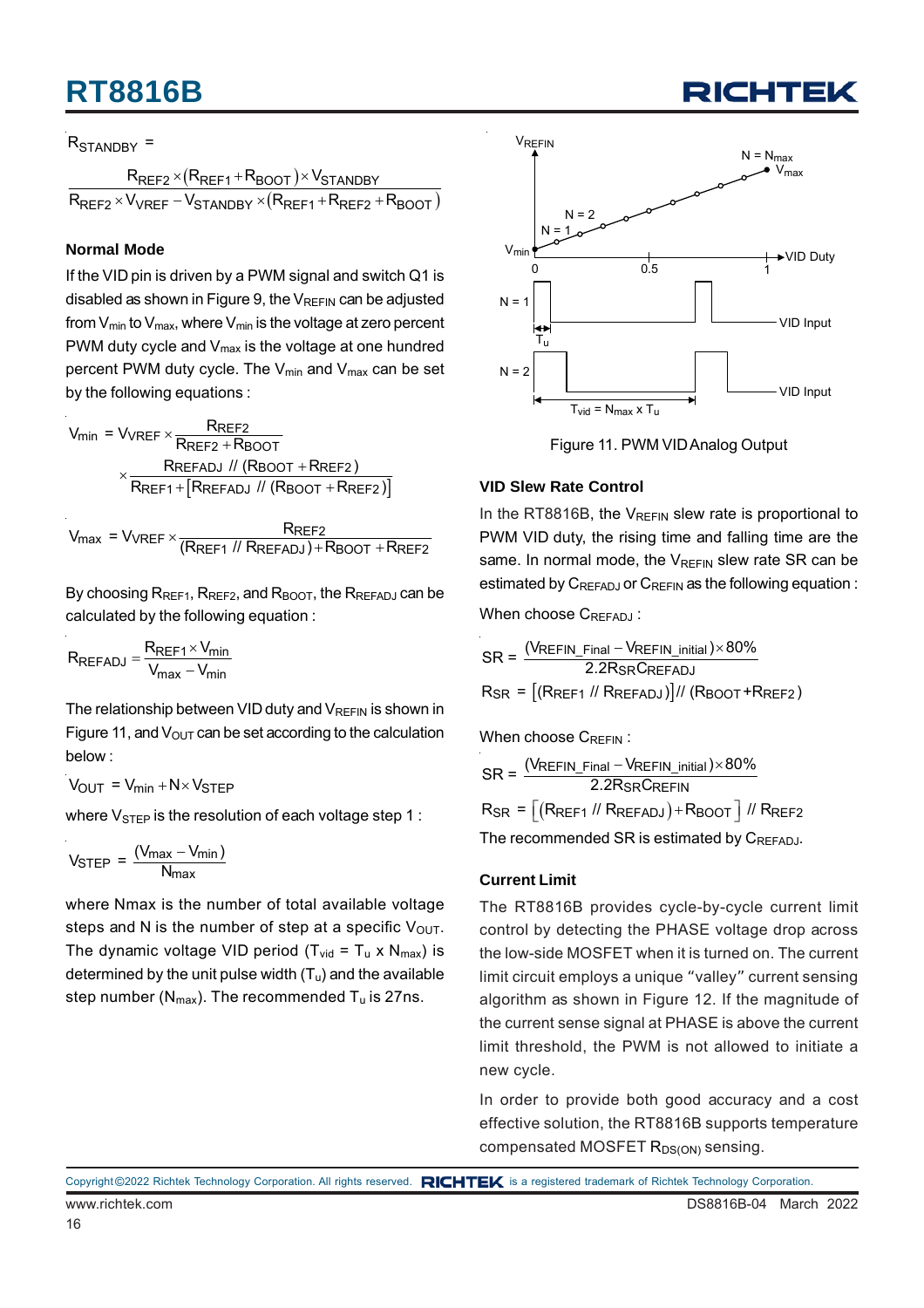

Figure 12. "Valley" Current Limit

In an over-current condition, the current to the load exceeds the average output inductor current. Thus, the output voltage falls and eventually crosses the under-voltage protection threshold, inducing IC shutdown.

#### **Current Limit Setting**

The RT8816B adopts per-phase current limiting protection. The current limit threshold can be set by a resistor  $(R_{OCSFT})$ between OCSET/SS pin and GND. Once PVCC exceeds the POR threshold and chip is enabled, an internal current source  $I_{OCSET}$  flows through R<sub>OCSET</sub>. The voltage across ROCSET is stored as the current limit protection threshold  $V_{OCSET}$ . The threshold range of  $V_{OCSET}$  is 30mV to 200mV. It can be calculated according to the following equation :

Vocset = <sup>l</sup>ocset x Rocset<br>12

ROCSET can be determined using the following equation :

$$
R_{OCSET} = \frac{I_{VALLEY} \times R_{DS\_ON} \times 12}{I_{OCSET}}
$$

where  $I_{VAII}$  FY represents the desired per-phase inductor limit current (valley inductor current) and  $I_{OCSET}$  is current limit setting current which has a temperature coefficient to compensate the temperature dependency of the R<sub>DS(ON)</sub>. During soft-start period (EN is pulled high to SSOK), the  $I_{OCSET}$  is 50 $\mu$ A. Once soft-start finishes, the IOCSET switches to 10μA.

For ensuring the soft-start and current limit functions work normally, below setting limitation must be followed.

#### $R_{OCSET}$  x 50 $\mu$ A > 1.2 x  $V_{REFIN}$

If  $R_{OCSET}$  is not present, there is no current path for  $I_{OCSET}$ to build the current limit threshold. In this situation, the current limit threshold is internally preset to 200mV.

#### **Negative Current Limit**

The RT8816B supports cycle-by-cycle negative current limit. The absolute value of negative current limit threshold is the same as the positive current limit threshold. If negative inductor current is rising to trigger negative current limit, the low-side MOSFET is turned off and the current flows to input side through the body diode of the high-side MOSFET. At this time, output voltage tends to rise because this protection limits current to discharge the output capacitor. In order to prevent shutdown because of over-voltage protection, the low-side MOSFET is turned on again 400ns after it is turned off. If the device hits the negative current limit threshold again before output voltage is discharged to the target level, the low-side MOSFET is turned off and process repeats. It ensures maximum allowable discharge capability when output voltage continues to rise. On the other hand, if the output is discharged to the target level before negative current limit threshold is reached, the low-side MOSFET is turned off, the highside MOSFET is then turned on, and the device keeps normal operation.

#### **Current Balance**

The RT8816B implements current balance mechanism in the current loop. The RT8816B senses per phase current signal and compares it with the average current. If the sensed current of any particular phase is higher than the average current, the on-time of this phase is decreased.

The current balance accuracy is mainly related with onresistance of low-side MOSFET  $(R_{LG,DS(ON)})$ . That is, in practical application, using lower  $R_{LG,DS(ON)}$  will reduce the current balance accuracy.

#### **Output Over-Voltage Protection (OVP)**

The output voltage can be continuously monitored for overvoltage protection. If REFIN voltage is lower than 1.33V, the over voltage threshold follows absolute over voltage 2V. If REFIN voltage is higher than 1.33V, the over voltage threshold follows relative over voltage  $1.5 \times V_{REFIN}$ . When OVP is triggered, UGATE goes low and LGATE is forced high. The RT8816B is latched once OVP is triggered and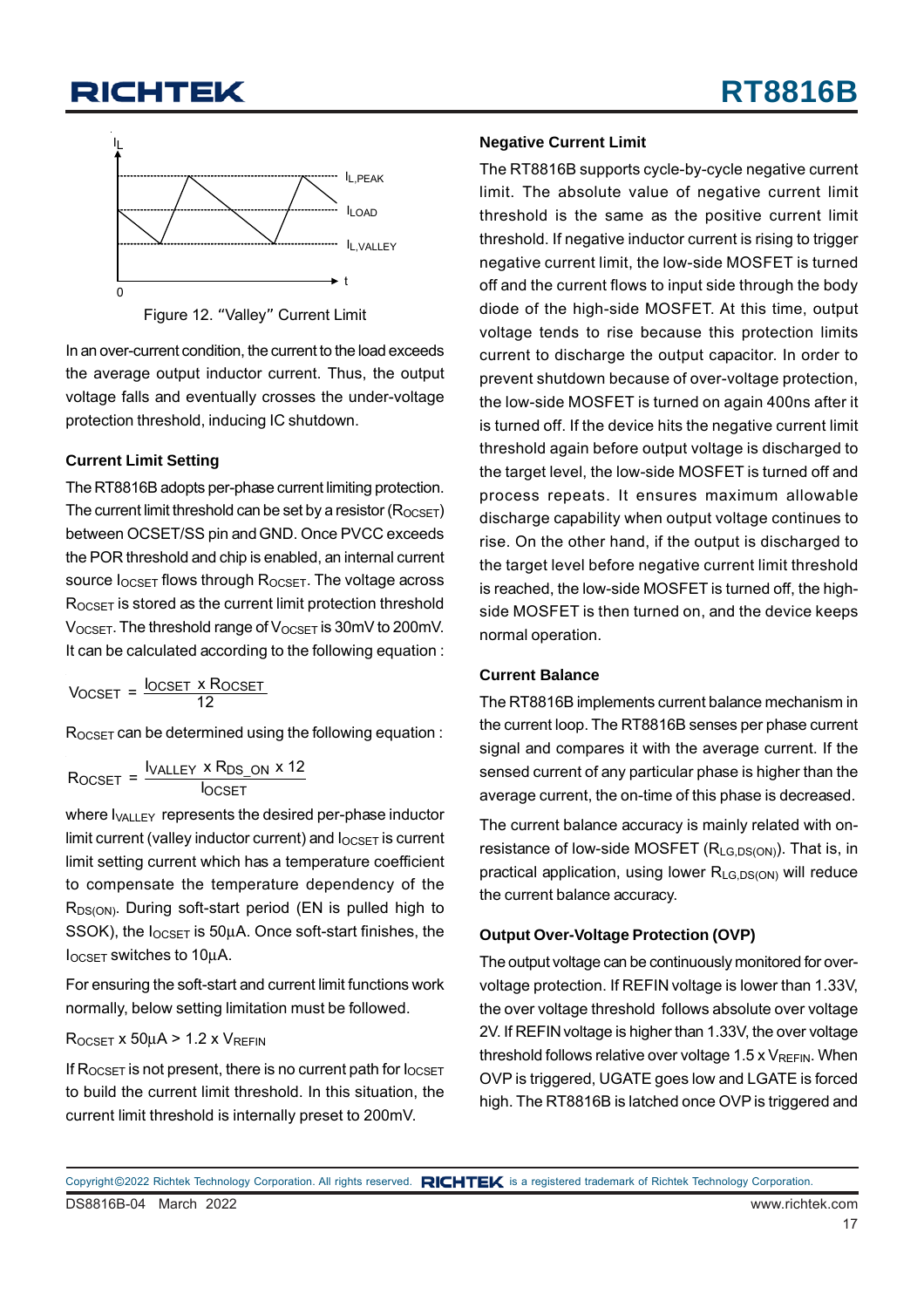can only be released by PVCC or EN power on reset. A 5μs delay is used in OVP detection circuit to prevent false trigger.

#### **Output Under-Voltage Protection (UVP)**

The output voltage can be continuously monitored for undervoltage protection. When the output voltage is less than 40% of its set voltage, under voltage protection is triggered and then all UGATE and LGATE gate drivers are forced low. There is a 3μs delay built in the UVP circuit to prevent false transitions. During soft-start, the UVP blanking time is equal to PGOOD blanking time.

#### **MOSFET Gate Driver**

The RT8816B integrates high current gate drivers for the MOSFETs to obtain high efficiency power conversion in synchronous Buck topology. A dead-time is used to prevent the cross conduction for high-side and low-side MOSFETs. Because both the two gate signals are off during the deadtime, the inductor current freewheels through the body diode of the low-side MOSFET. The freewheeling current and the forward voltage of the body diode contribute power losses to the converter. The RT8816B employs adaptive dead time control scheme to ensure safe operation without sacrificing efficiency. Furthermore, elaborate logic circuit is implemented to prevent cross conduction. For high output current applications, two power MOSFETs are usually paralleled to reduce  $R_{DS(ON)}$ . The gate driver needs to provide more current to switch on/off these paralleled MOSFETs. Gate driver with lower source/sink current capability results in longer rising/falling time in gate signals and higher switching loss. The RT8816B embeds high current gate drivers to obtain high efficiency power conversion.

#### **MOSFET Selection**

The majority of power loss in the step-down power conversion is due to the loss in the power MOSFETs. For low voltage high current applications, the duty cycle of the high-side MOSFET is small. Therefore, the switching loss of the high-side MOSFET is of concern. Power MOSFETs with lower total gate charge are preferred in such kind of application.

However, the small duty cycle means the low-side MOSFET is on for most of the switching cycle. Therefore, the conduction loss tends to dominate the total power loss of the converter. To improve the overall efficiency, the MOSFETs with low  $R_{DS(ON)}$  are preferred in the circuit design. In some cases, more than one MOSFET are connected in parallel to further decrease the on-state resistance. However, this depends on the low-side MOSFET driver capability and the budget.

#### **Inductor Selection**

Inductor plays an importance role in step-down converters because the energy from the input power rail is stored in it and then released to the load. From the viewpoint of efficiency, the DC Resistance (DCR) of inductor should be as small as possible to minimize the copper loss. In addition, the inductor occupies most of the board space so the size of it is important. Low profile inductors can save board space especially when the height is limited. However, low DCR and low profile inductors are usually not cost effective.

Additionally, higher inductance results in lower ripple current, which means the lower power loss. However, the inductor current rising time increases with inductance value. This means the transient response will be slower. Therefore, the inductor design is a trade-off between performance. size and cost.

In general, inductance is designed to let the ripple current ranges between 20% to 40% of full load current. The inductance can be calculated using the following equation :

$$
L_{min} = \frac{V_{IN} - V_{OUT}}{f_{SW} \times k \times l_{OUT\_rated}} \times \frac{V_{OUT}}{V_{IN}}
$$

where k is the ratio between inductor ripple current and rated output current.

#### **Input Capacitor Selection**

Voltage rating and current rating are the key parameters in selecting input capacitor. Generally, input capacitor voltage rating should be 1.5 times greater than the maximum input voltage for a conservatively safe design.

The input capacitor is used to supply the input RMS current, which can be approximately calculated using the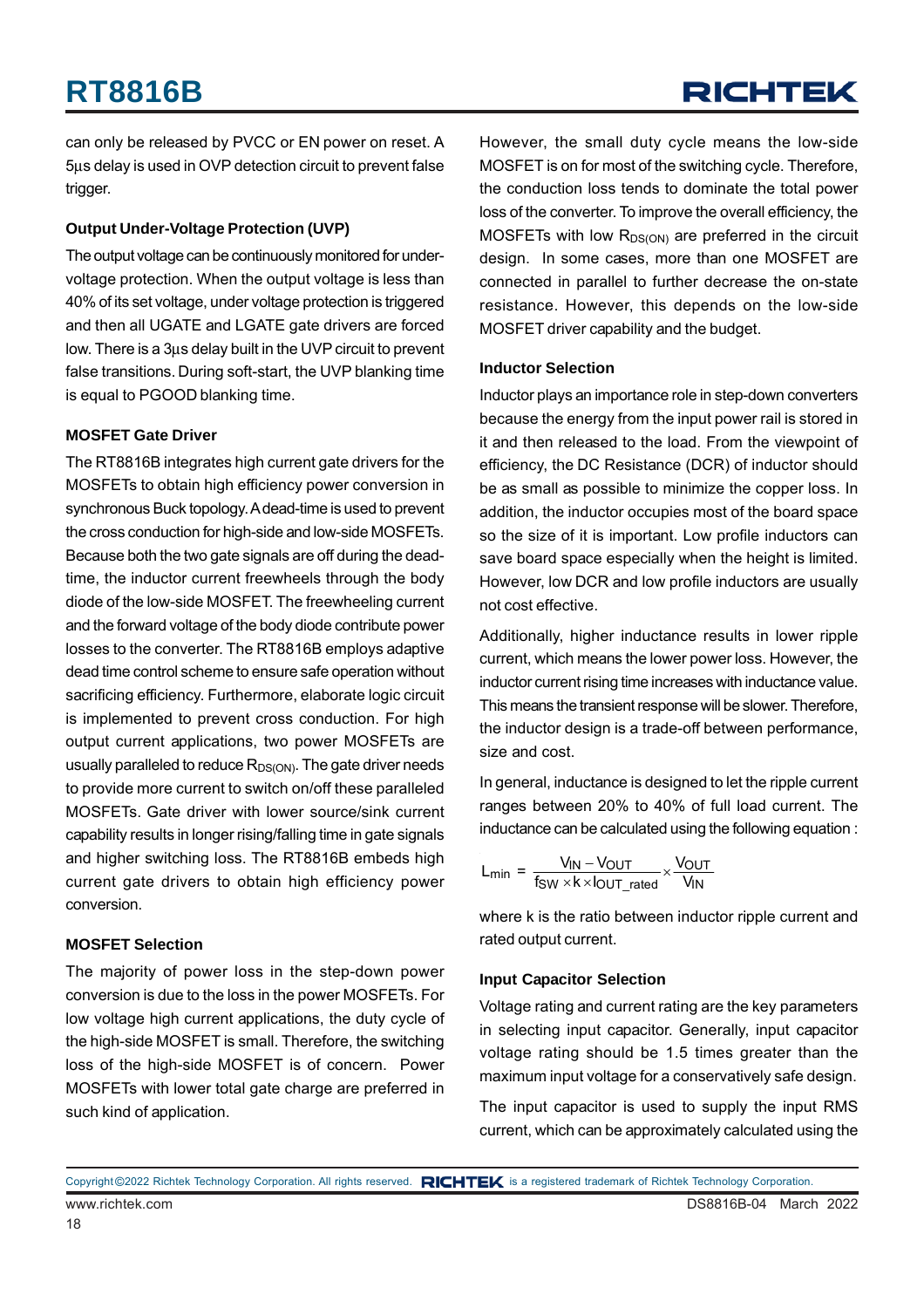following equation :

$$
I_{RMS} = I_{OUT} \times \sqrt{\frac{V_{OUT}}{V_{IN}} \times \left(1 - \frac{V_{OUT}}{V_{IN}}\right)}
$$

The next step is to select proper capacitor for RMS current rating. Using more than one capacitor with low Equivalent Series Resistance (ESR) in parallel to form a capacitor bank is a good design. Besides, placing ceramic capacitor close to the Drain of the high-side MOSFET is helpful in reducing the input voltage ripple at heavy load.

#### **Output Capacitor Selection**

The output filter capacitor must have ESR low enough to meet output ripple and load transient requirement, yet have high enough ESR to satisfy stability requirements. Also, the capacitance must be high enough to absorb the inductor energy going from a full load to no load condition without tripping the OVP circuit. Organic semiconductor capacitor(s) or special polymer capacitor(s) are recommended.

#### **Thermal Considerations**

The junction temperature should never exceed the absolute maximum junction temperature  $T_{J(MAX)}$ , listed under Absolute Maximum Ratings, to avoid permanent damage to the device. The maximum allowable power dissipation depends on the thermal resistance of the IC package, the PCB layout, the rate of surrounding airflow, and the difference between the junction and ambient temperatures. The maximum power dissipation can be calculated using the following formula :

#### $P_{D(MAX)} = (T_{J(MAX)} - T_A)/\theta_{JA}$

where  $T_{J(MAX)}$  is the maximum junction temperature,  $T_A$  is the ambient temperature, and  $\theta_{JA}$  is the junction-to-ambient thermal resistance.

For continuous operation, the maximum operating junction temperature indicated under Recommended Operating Conditions is 105°C. The junction-to-ambient thermal resistance,  $\theta_{JA}$ , is highly package dependent. For a WQFN-20L 3x3 package, the thermal resistance,  $\theta_{JA}$ , is 30°C/W on a standard JEDEC 51-7 high effective-thermalconductivity four-layer test board. The maximum power dissipation at  $T_A = 25^{\circ}$ C can be calculated as below :

 $P_{D(MAX)} = (105^{\circ}C - 25^{\circ}C) / (30^{\circ}C/W) = 2.67W$  for a WQFN-20L 3x3 package

The maximum power dissipation depends on the operating ambient temperature for the fixed  $T_{J(MAX)}$  and the thermal resistance,  $θ_{JA}$ . The derating curves in Figure 13 allows the designer to see the effect of rising ambient temperature on the maximum power dissipation.



Figure 13. Derating Curve of Maximum Power Dissipation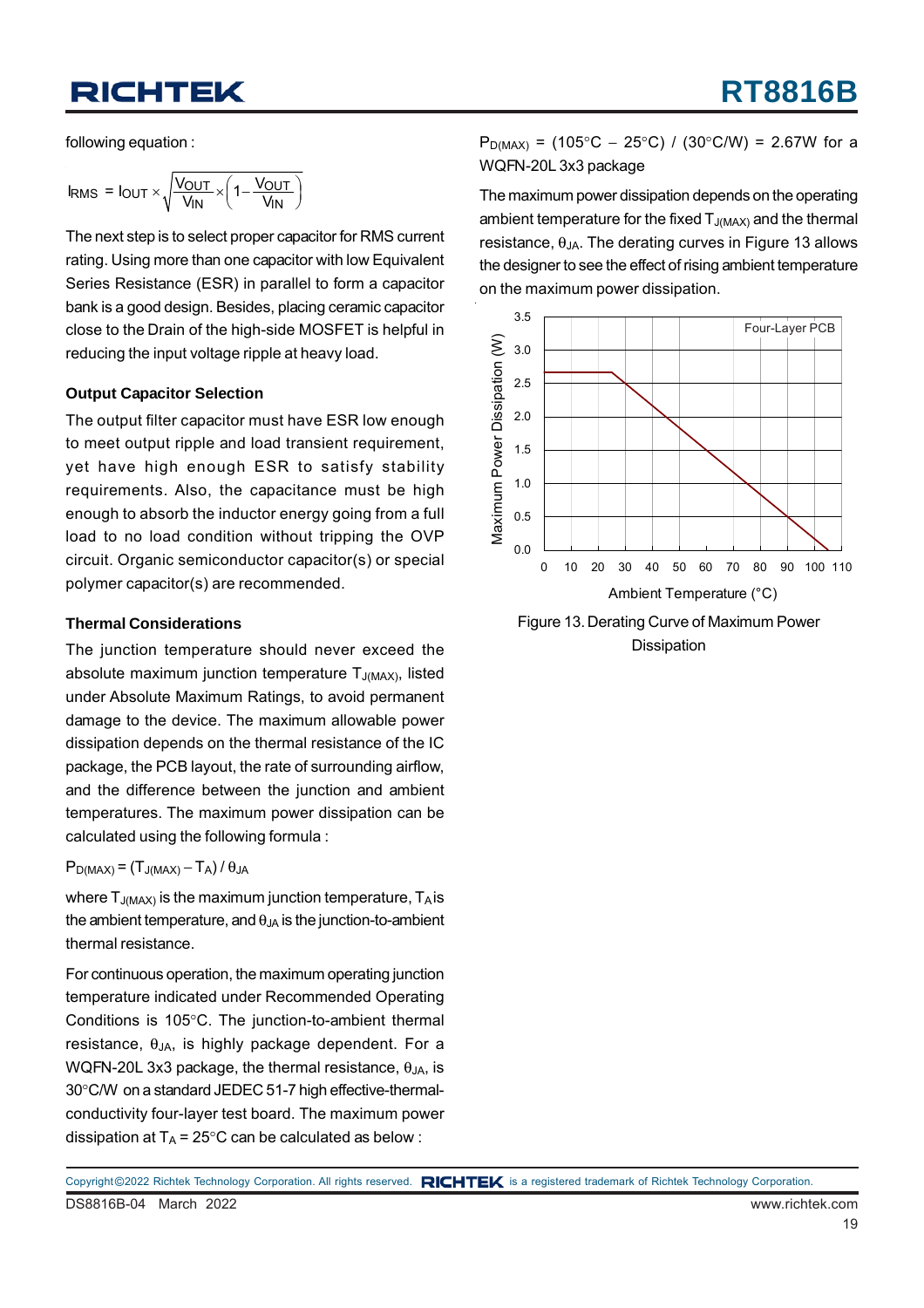## RICHTEL

#### **Layout Considerations**

Layout is very important in high frequency switching converter design. If designed improperly, the PCB could radiate excessive noise and contribute to the converter instability. Following layout guidelines must be considered before starting a layout for the RT8816B.

- ▶ Place the RC filter as close as possible to the PVCC pin.
- $\triangleright$  Keep current limit setting network as close as possible to the IC. Routing of the network should avoid coupling to high voltage switching node.
- ▶ Connections from the drivers to the respective gate of the high-side or the low-side MOSFET should be as short as possible to reduce stray inductance.
- All sensitive analog traces and components such as VSNS, RGND, EN, PSI, VID, PGOOD, VREF, TON REFADJ and REFIN should be placed away from high voltage switching nodes such as PHASE, LGATE, UGATE, or BOOT nodes to avoid coupling. Use internal layer(s) as ground plane(s) and shield the feedback trace from power traces and components.
- Power sections should connect directly to ground plane(s) using multiple vias as required for current handling (including the chip power ground connections). Power components should be placed to minimize loops and reduce losses.